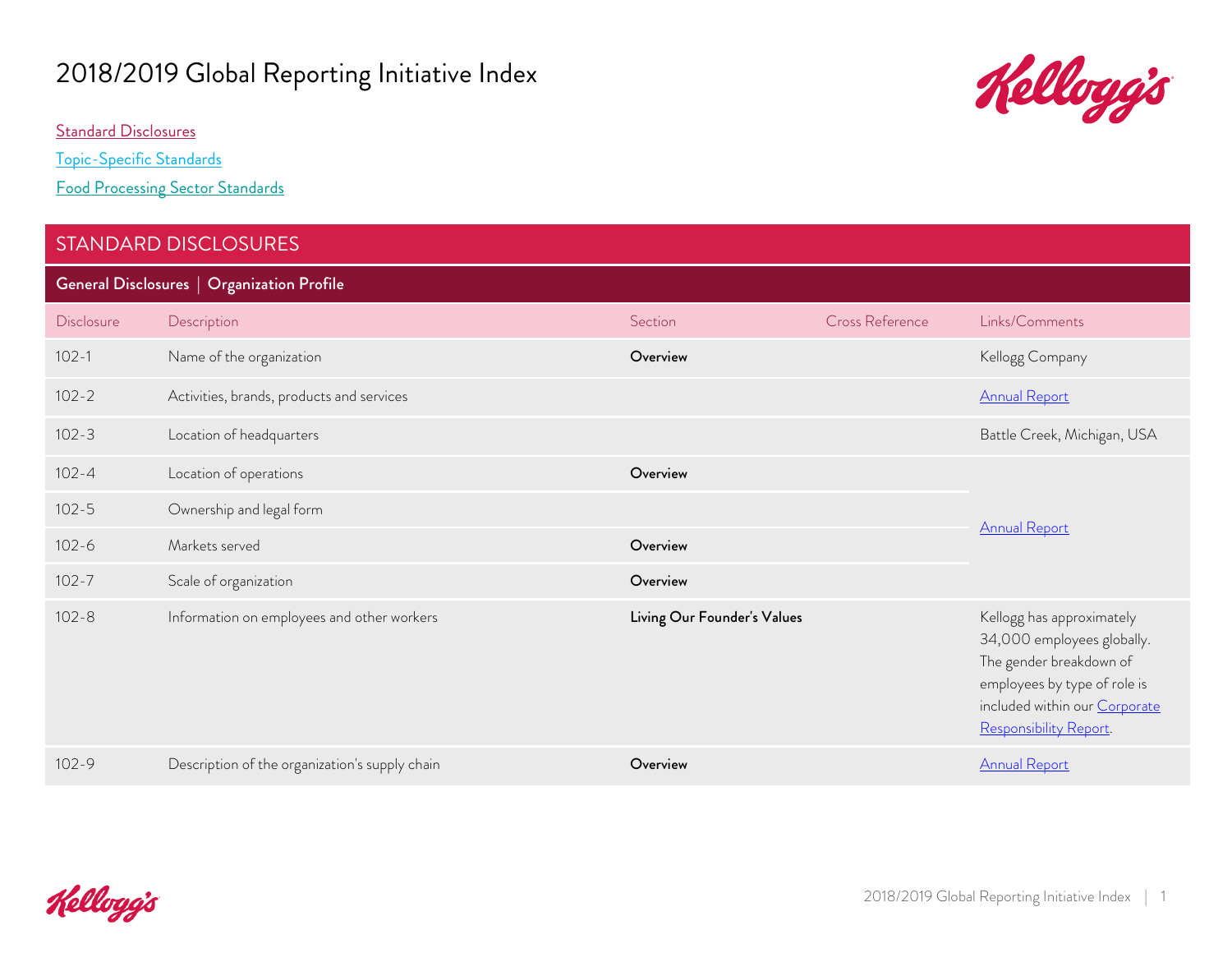| General Disclosures   Organization Profile cont. |                                                                                                                                                                                                                                                                                                                                                                                                                                                          |                                                                                  |                 |                                                                                                                                                                                                                                                   |
|--------------------------------------------------|----------------------------------------------------------------------------------------------------------------------------------------------------------------------------------------------------------------------------------------------------------------------------------------------------------------------------------------------------------------------------------------------------------------------------------------------------------|----------------------------------------------------------------------------------|-----------------|---------------------------------------------------------------------------------------------------------------------------------------------------------------------------------------------------------------------------------------------------|
| <b>Disclosure</b>                                | Description                                                                                                                                                                                                                                                                                                                                                                                                                                              | Section                                                                          | Cross Reference | Links/Comments                                                                                                                                                                                                                                    |
| $102 - 10$                                       | Significant changes to the organization and its supply chain<br>Note: In May of 2018, Kellogg acquired an incremental 1% ownership interest<br>in Multipro, which along with concurrent changes to the shareholders'<br>agreement, resulted in the Company now having a 51% controlling interest.<br>Kellogg began consolidating Multipro, a leading distributor of a variety of<br>food products in Nigeria and Ghana, into its Asia Pacific operation. |                                                                                  |                 | See Comments in Note under<br>Description.                                                                                                                                                                                                        |
| $102 - 11$                                       | Precautionary Principle or approach                                                                                                                                                                                                                                                                                                                                                                                                                      |                                                                                  |                 | Kellogg does not have a formal<br>policy regarding the<br>Precautionary Approach.<br>However, as new product and<br>packaging ideas are considered,<br>they are carefully evaluated by a<br>multi-disciplinary team of senior<br>company leaders. |
| $102 - 12$<br>$102 - 13$                         | External initiatives                                                                                                                                                                                                                                                                                                                                                                                                                                     | Overview; Nourishing With<br>Our Foods; Feeding People<br>In Need; Nurturing Our |                 | Corporate Responsibility Report                                                                                                                                                                                                                   |
|                                                  | Membership of associations                                                                                                                                                                                                                                                                                                                                                                                                                               | Planet; Living Our<br>Founder's Values                                           |                 |                                                                                                                                                                                                                                                   |
|                                                  | <b>General Disclosures   Strategy</b>                                                                                                                                                                                                                                                                                                                                                                                                                    |                                                                                  |                 |                                                                                                                                                                                                                                                   |
| $102 - 14$                                       | <b>CEO</b> Statement                                                                                                                                                                                                                                                                                                                                                                                                                                     | Overview                                                                         |                 |                                                                                                                                                                                                                                                   |
| $102 - 15$                                       | Key impacts, risks and opportunities                                                                                                                                                                                                                                                                                                                                                                                                                     |                                                                                  |                 | <b>Annual Report</b>                                                                                                                                                                                                                              |

Kelloggis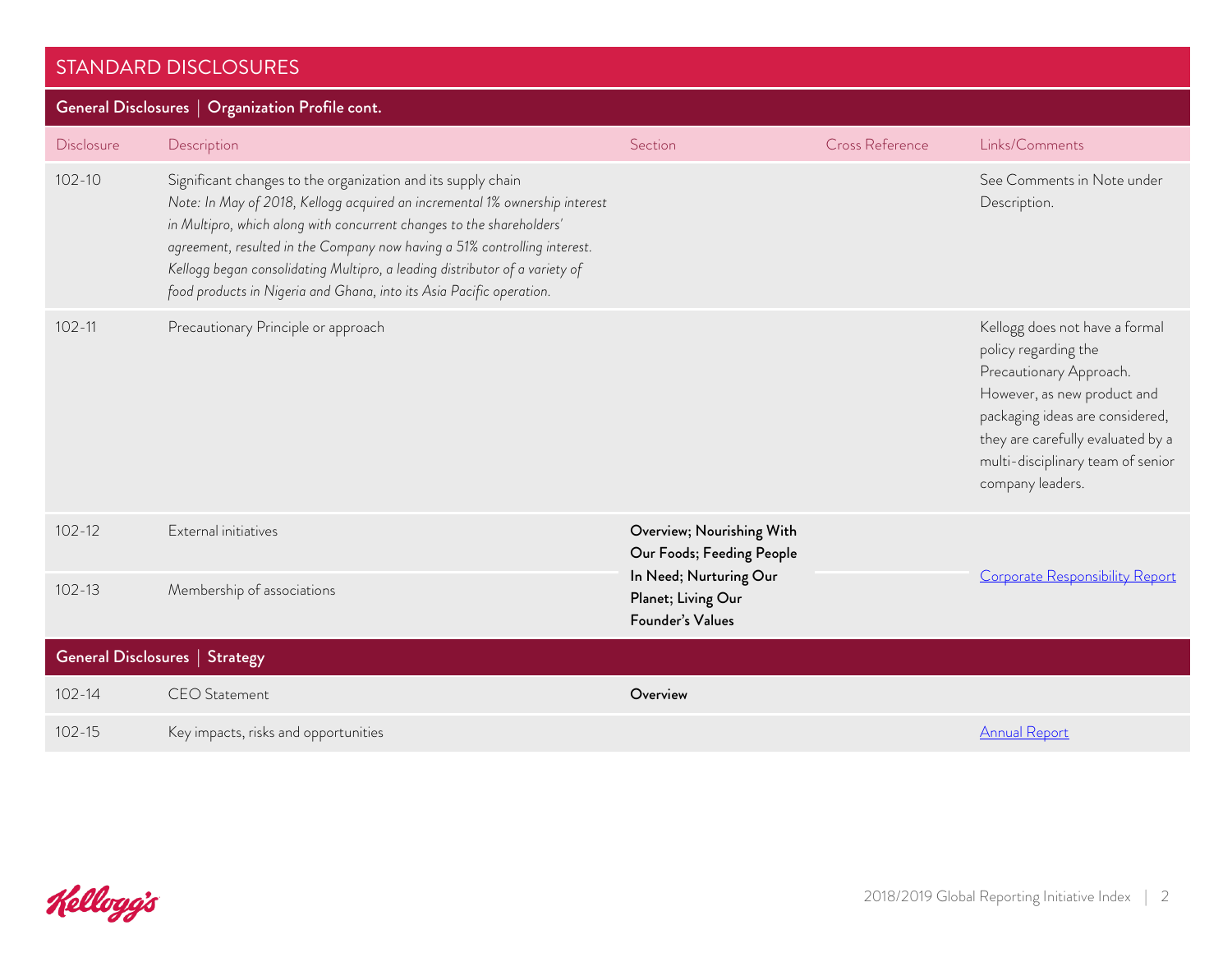| General Disclosures   Ethics and Integrity |                                                                                 |                             |                 |                                                                                        |  |
|--------------------------------------------|---------------------------------------------------------------------------------|-----------------------------|-----------------|----------------------------------------------------------------------------------------|--|
| Disclosure                                 | Description                                                                     | Section                     | Cross Reference | Links/Comments                                                                         |  |
| $102 - 16$                                 | Values, principles, standards and norms of behavior                             | Living Our Founder's Values | <b>SDG: 16</b>  | Corporate Responsibility Report                                                        |  |
| $102 - 17$                                 | Mechanisms for advice and concern about ethics                                  |                             | <b>SDG: 16</b>  | Ethics Hotline (confidential for<br>employees, suppliers, partners<br>and anyone else) |  |
| General Disclosures   Governance Structure |                                                                                 |                             |                 |                                                                                        |  |
| $102 - 18$                                 | Governance structure                                                            |                             |                 | <b>Annual Report</b>                                                                   |  |
| $102 - 19$                                 | Delegating authority                                                            |                             |                 |                                                                                        |  |
| $102 - 20$                                 | Executive-level responsibility for economic, environmental and social<br>topics | Overview                    |                 |                                                                                        |  |
| $102 - 21$                                 | Consulting stakeholders on economic, environmental and social topics            | Living Our Founder's Values | <b>SDG: 16</b>  | Corporate Human Rights<br>Benchmark<br>Know the Chain<br>Proxy                         |  |
| $102 - 22$                                 | Composition of the highest governance body and its committees                   |                             | SDG: 5, 16      |                                                                                        |  |
| $102 - 23$                                 | Chair of the highest governing body                                             |                             | <b>SDG: 16</b>  |                                                                                        |  |
| $102 - 24$                                 | Nominating and selecting the highest governing body                             |                             | SDG: 5, 16      |                                                                                        |  |
| $102 - 25$                                 | Conflicts of interest                                                           |                             | <b>SDG: 16</b>  | Proxy                                                                                  |  |
| $102 - 26$                                 | Role of the highest governance body in setting purpose, values and<br>strategy  |                             |                 |                                                                                        |  |
| $102 - 27$                                 | Collective knowledge of the highest governance body                             |                             | SDG: 4          |                                                                                        |  |
| $102 - 28$                                 | Evaluating the highest governing body's performance                             |                             |                 |                                                                                        |  |
| $102 - 29$                                 | Identifying and managing economic, environmental and social impacts             | Overview                    | <b>SDG: 16</b>  |                                                                                        |  |
|                                            |                                                                                 |                             |                 |                                                                                        |  |

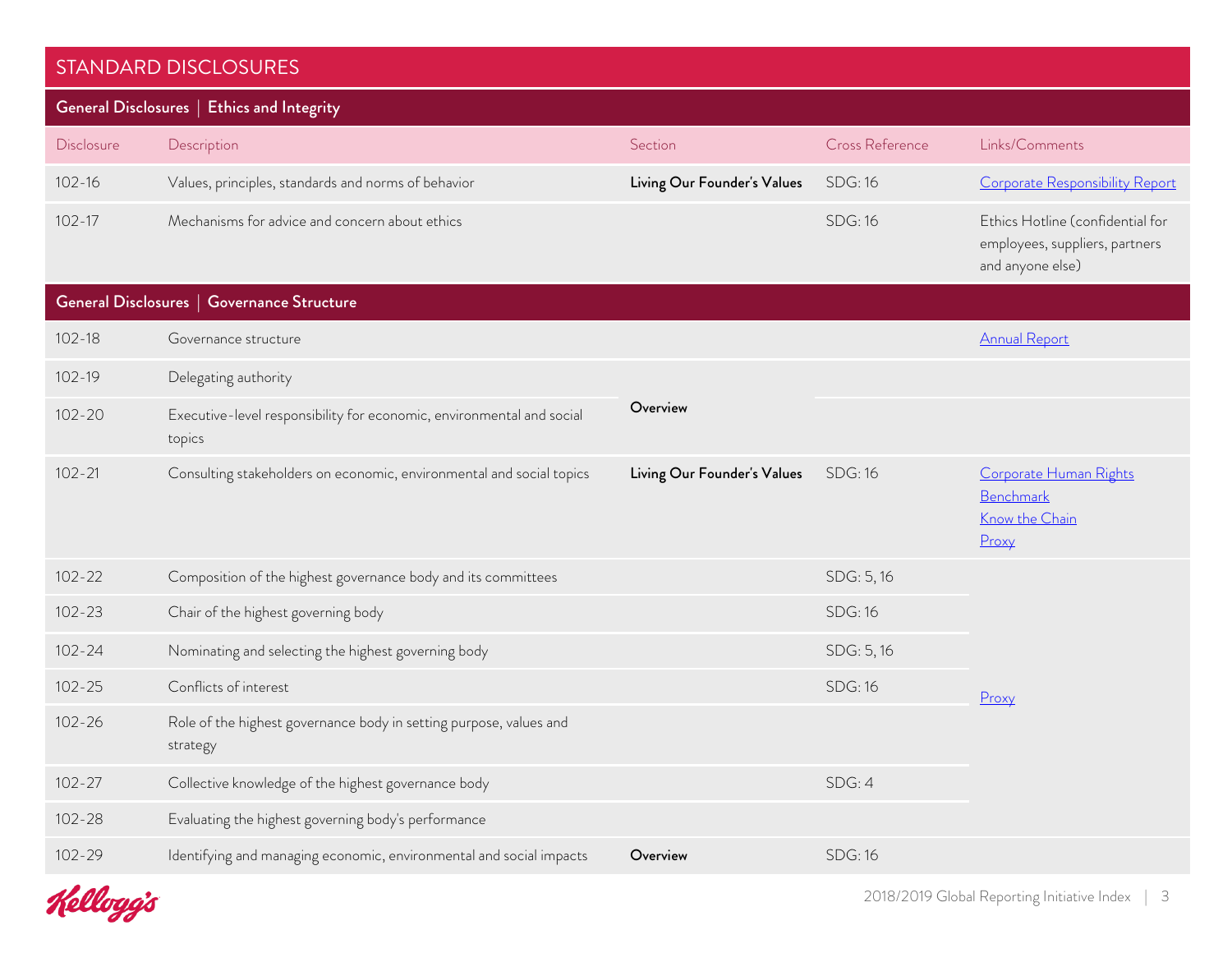| General Disclosures   Governance Structure (continued) |                                                                                                                                                                                                                                                                                                                                                                                                                                                                                                                                                                                                                                                   |          |                 |                                                                                                                                       |  |
|--------------------------------------------------------|---------------------------------------------------------------------------------------------------------------------------------------------------------------------------------------------------------------------------------------------------------------------------------------------------------------------------------------------------------------------------------------------------------------------------------------------------------------------------------------------------------------------------------------------------------------------------------------------------------------------------------------------------|----------|-----------------|---------------------------------------------------------------------------------------------------------------------------------------|--|
| Disclosure                                             | Description                                                                                                                                                                                                                                                                                                                                                                                                                                                                                                                                                                                                                                       | Section  | Cross Reference | Links/Comments                                                                                                                        |  |
| $102 - 30$                                             | Effectiveness of risk management processes<br>Note: Kellogg Company's enterprise risk assessment process includes<br>identifying key risks, assessing the potential likelihood of the risk<br>materializing, assessing the potential impact of the identified risks, identifying<br>the responsible parties (specific management owner, Board or Board<br>Committee oversight owner), and risk mitigation steps that have been taken.<br>This process serves to align management and the Audit Committee on risk<br>tolerance related to each risk. The process also serves to identify, if<br>applicable, the interaction between various risks. |          |                 | See Comments in Note under<br>Description.                                                                                            |  |
| $102 - 31$                                             | Review of economic, environmental and social topics                                                                                                                                                                                                                                                                                                                                                                                                                                                                                                                                                                                               |          |                 | The Social Responsibility and<br>Public Policy Committee of the<br>Board of Directors meets<br>approximately three times<br>annually. |  |
| $102 - 32$                                             | Highest governance body's role in sustainability reporting                                                                                                                                                                                                                                                                                                                                                                                                                                                                                                                                                                                        |          |                 | The Social Responsibility &<br>Public Policy Committee of our<br><b>Board of Directors</b>                                            |  |
| $102 - 33$                                             | Communicating critical concerns                                                                                                                                                                                                                                                                                                                                                                                                                                                                                                                                                                                                                   | Overview |                 |                                                                                                                                       |  |
| $102 - 34$                                             | Nature and total number of critical concerns                                                                                                                                                                                                                                                                                                                                                                                                                                                                                                                                                                                                      |          |                 | None                                                                                                                                  |  |
| $102 - 35$                                             | Remuneration policies                                                                                                                                                                                                                                                                                                                                                                                                                                                                                                                                                                                                                             |          |                 |                                                                                                                                       |  |
| $102 - 36$                                             | Process for determining remuneration.                                                                                                                                                                                                                                                                                                                                                                                                                                                                                                                                                                                                             |          |                 | Proxy                                                                                                                                 |  |
| $102 - 37$                                             | Stakeholders' involvement in remuneration                                                                                                                                                                                                                                                                                                                                                                                                                                                                                                                                                                                                         |          | <b>SDG: 16</b>  |                                                                                                                                       |  |
| $102 - 38$                                             | Annual total compensation ratio                                                                                                                                                                                                                                                                                                                                                                                                                                                                                                                                                                                                                   |          |                 | Proxy                                                                                                                                 |  |

Kelloggis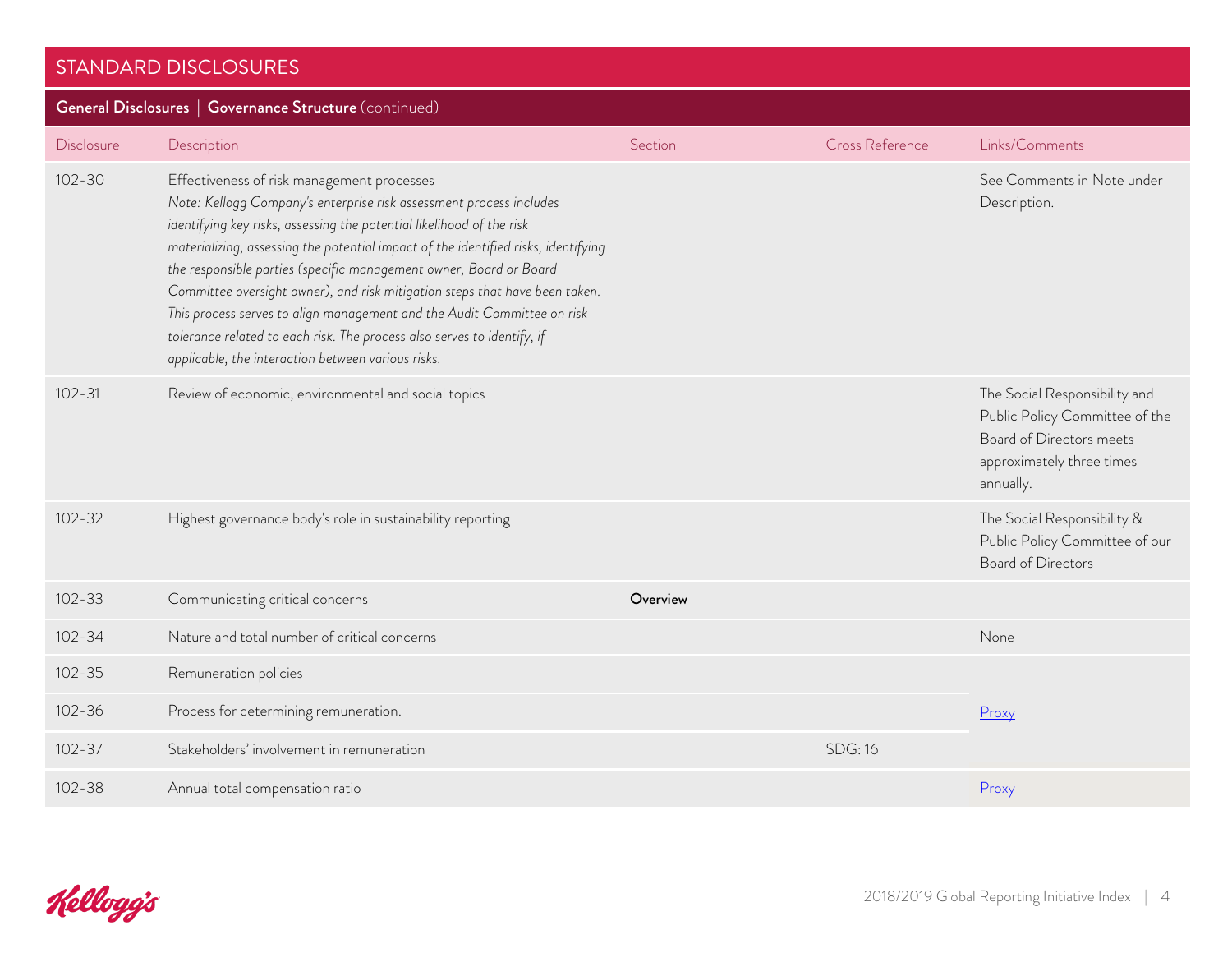| <b>STANDARD DISCLOSURES</b> |                                                           |                                                                                                                            |                 |                                                         |
|-----------------------------|-----------------------------------------------------------|----------------------------------------------------------------------------------------------------------------------------|-----------------|---------------------------------------------------------|
|                             | General Disclosures   Governance Structure (continued)    |                                                                                                                            |                 |                                                         |
| Disclosure                  | Description                                               | Section                                                                                                                    | Cross Reference | Links/Comments                                          |
| $102 - 39$                  | Percentage increase in annual total compensation ratio    |                                                                                                                            |                 | Proxy                                                   |
|                             | General Disclosures   Stakeholder Engagement              |                                                                                                                            |                 |                                                         |
| $102 - 40$                  | List of stakeholder groups                                | Living Our Founder's Values<br>(Also included throughout<br>report.)                                                       |                 | Corporate Responsibility Report                         |
| $102 - 41$                  | Collective bargaining agreements                          |                                                                                                                            | SDG: 8          | 48 percent                                              |
| $102 - 42$                  | Identifying stakeholders for engagement                   | Living Our Founder's Values                                                                                                |                 |                                                         |
| $102 - 43$                  | Approach to stakeholder engagement                        | (Also included throughout<br>report.)                                                                                      |                 | <b>Corporate Responsibility Report</b>                  |
| $102 - 44$                  | Key topics and concerns raised                            | Overview; Nourishing With<br>Our Foods; Feeding People<br>In Need; Nurturing Our<br>Planet; Living Our<br>Founder's Values |                 | Corporate Responsibility Report                         |
|                             | General Disclosures   Reporting Practice                  |                                                                                                                            |                 |                                                         |
| $102 - 45$                  | Entities included in the consolidated financial statement |                                                                                                                            |                 | <b>Annual Report</b>                                    |
| $102 - 46$                  | Defining report content and topic boundaries              |                                                                                                                            |                 |                                                         |
| $102 - 47$                  | List of material topics                                   | Overview                                                                                                                   |                 | See pages 7-8 of our Corporate<br>Responsibility Report |
| $102 - 48$                  | Restatements of information                               |                                                                                                                            |                 | None                                                    |
| $102 - 49$                  | Changes in reporting                                      |                                                                                                                            |                 | None                                                    |

Kelloggs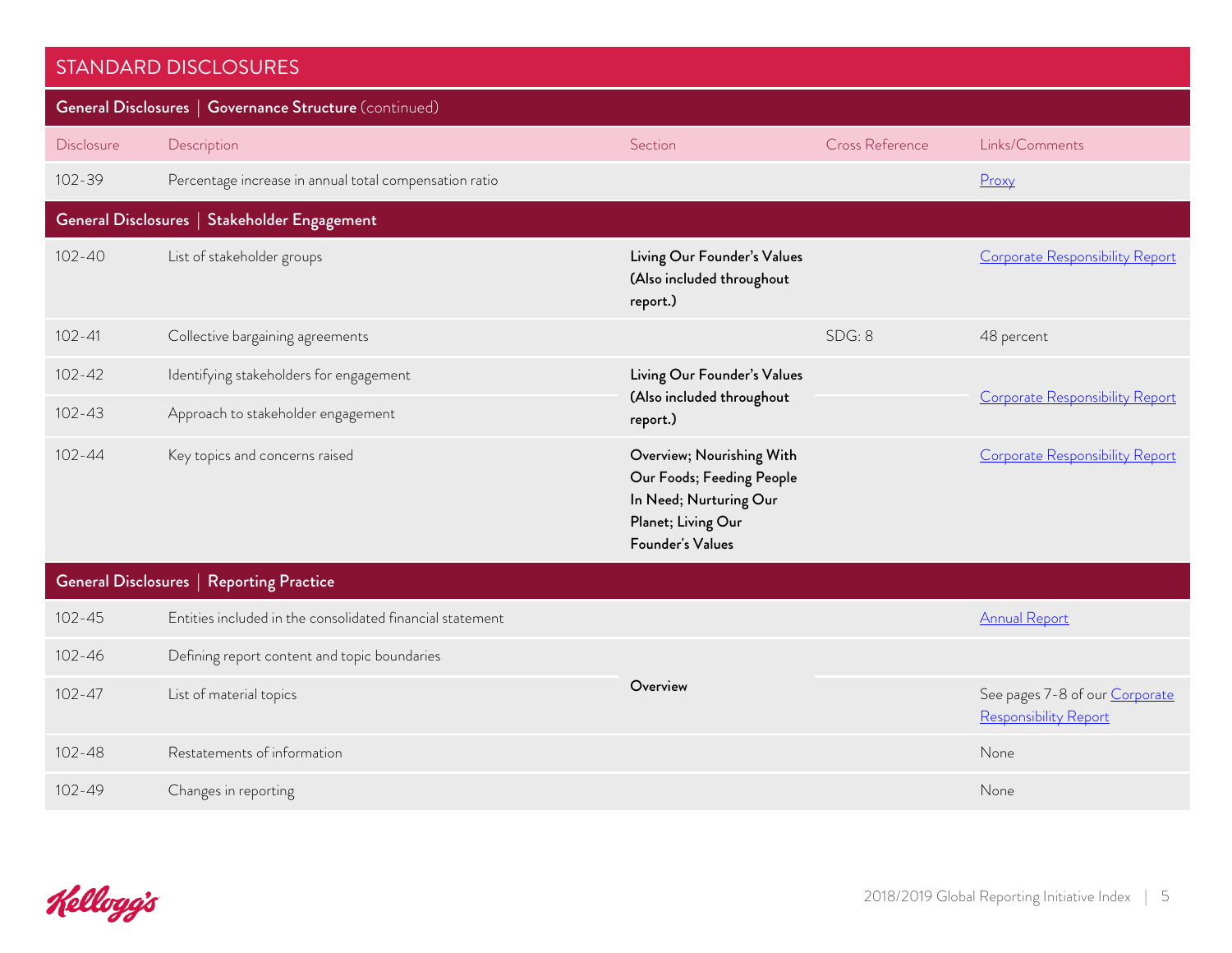| <b>General Disclosures   Reporting Practice (continued)</b> |                                                                                                                                                                                                                                                                                                                                                                                                                                                                                                                                    |                      |                 |                                                                      |
|-------------------------------------------------------------|------------------------------------------------------------------------------------------------------------------------------------------------------------------------------------------------------------------------------------------------------------------------------------------------------------------------------------------------------------------------------------------------------------------------------------------------------------------------------------------------------------------------------------|----------------------|-----------------|----------------------------------------------------------------------|
| Disclosure                                                  | Disclosure                                                                                                                                                                                                                                                                                                                                                                                                                                                                                                                         | Disclosure           | Disclosure      | Disclosure                                                           |
| $102 - 50$                                                  | Reporting period                                                                                                                                                                                                                                                                                                                                                                                                                                                                                                                   | Overview             |                 |                                                                      |
| $102 - 51$                                                  | Date of most recent report                                                                                                                                                                                                                                                                                                                                                                                                                                                                                                         |                      |                 |                                                                      |
| $102 - 52$                                                  | Reporting cycle                                                                                                                                                                                                                                                                                                                                                                                                                                                                                                                    |                      |                 |                                                                      |
| $102 - 53$                                                  | Contact point for questions regarding the report                                                                                                                                                                                                                                                                                                                                                                                                                                                                                   |                      |                 |                                                                      |
| $102 - 54$                                                  | Claims of reporting in accordance with the GRI Standards                                                                                                                                                                                                                                                                                                                                                                                                                                                                           |                      |                 | Core                                                                 |
| $102 - 55$                                                  | GRI content index                                                                                                                                                                                                                                                                                                                                                                                                                                                                                                                  |                      |                 | <b>GRI</b> Index                                                     |
| $102 - 56$                                                  | External assurance<br>Note:<br>* Manufacturing energy use and GHG emissions, along with Scope 3 GHG<br>emissions, have received independent verification against the World<br>Resources Institute/World Business Council for Sustainable Development<br>Greenhouse Gas Protocol.<br>* Water use data from our top ten highest-risk manufacturing locations has<br>received independent verification against the CDP Guidance for Companies<br>for Corporate Reporting on Water on Behalf of Investors and Supply Chain<br>Members. | Nurturing Our Planet |                 | See Comments in Note under<br>Description.<br>Verification Documents |
|                                                             | General Disclosures   Management Approach                                                                                                                                                                                                                                                                                                                                                                                                                                                                                          |                      |                 |                                                                      |
| $103 - 1$                                                   | Explanation of the material topic and its boundary                                                                                                                                                                                                                                                                                                                                                                                                                                                                                 | Overview             | SDG: 13, 14, 15 | See pages 7-8 of our Corporate<br>Responsibility Report              |

Kelloggis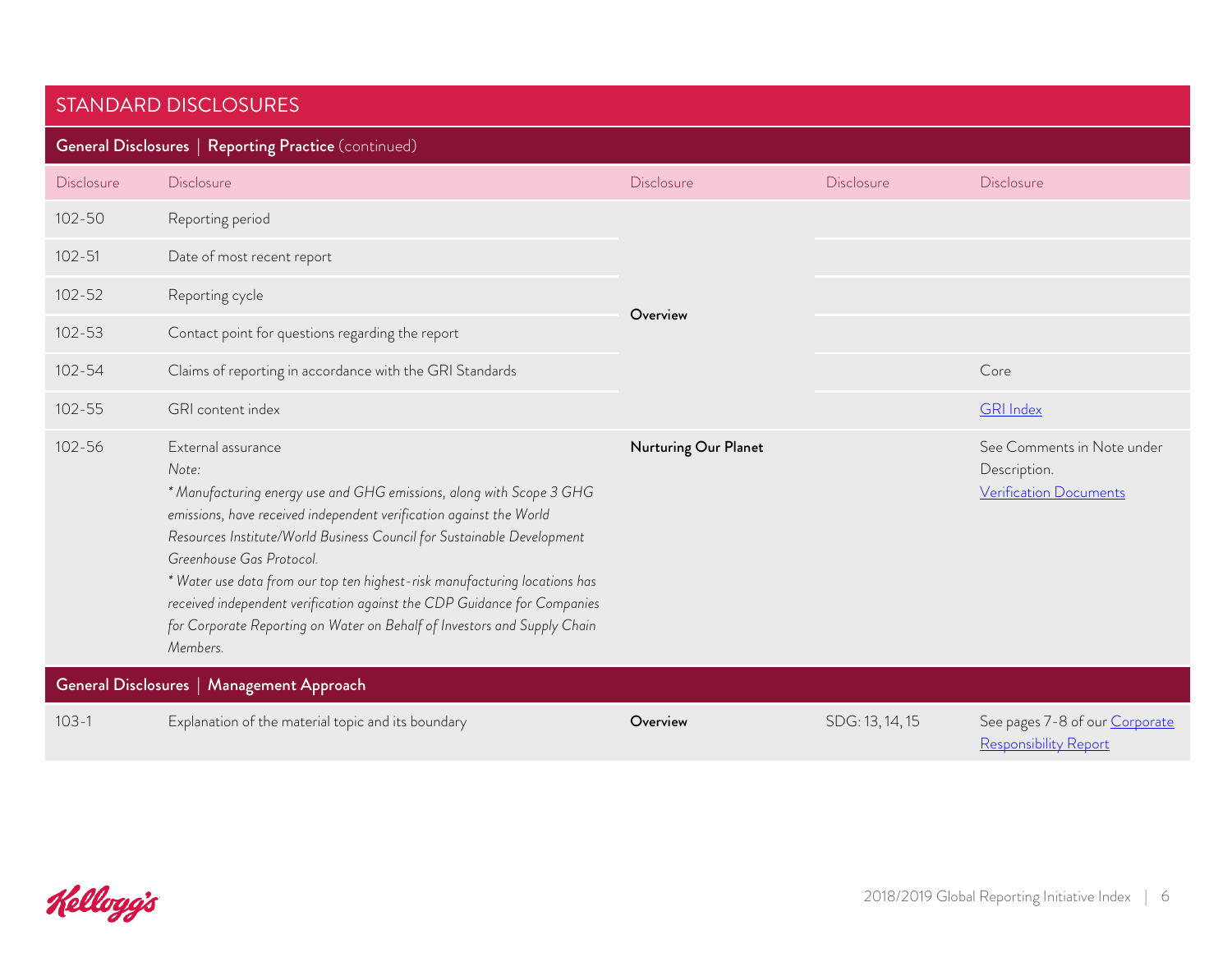<span id="page-6-0"></span>

|                   | Economic   Economic Performance                                                   |                                                  |                            |                                                                                                                                                                                                                        |
|-------------------|-----------------------------------------------------------------------------------|--------------------------------------------------|----------------------------|------------------------------------------------------------------------------------------------------------------------------------------------------------------------------------------------------------------------|
| <b>Disclosure</b> | Description                                                                       | Section                                          | <b>Cross Reference</b>     | Links/Comments                                                                                                                                                                                                         |
| $201 - 1$         | Direct economic value generated and distributed                                   |                                                  | SDG: 2, 8, 9               |                                                                                                                                                                                                                        |
| $201 - 2$         | Financial implications and other risks and opportunities due to climate<br>change |                                                  | <b>SDG: 13</b>             | <b>Annual Report</b>                                                                                                                                                                                                   |
| $201 - 3$         | Defined benefit plan obligations and other retirement plans                       |                                                  |                            |                                                                                                                                                                                                                        |
| $201 - 4$         | Financial assistance received from government                                     |                                                  |                            | Kellogg occasionally receives<br>standard non-material support<br>from government entities in the<br>form of tax abatements,<br>Renaissance Zone Credits and<br>Payments, as well as support for<br>employee training. |
|                   | Economic   Market Presence                                                        |                                                  |                            |                                                                                                                                                                                                                        |
| $202 - 1$         | Ratios of standard entry-level wage by gender compared to local<br>minimum wage   |                                                  | SDG: 1, 5, 7, 8            | <b>Annual Report</b>                                                                                                                                                                                                   |
| $202 - 2$         | Proportion of senior management hired from the local community                    |                                                  | SDG: 8                     | <b>Annual Report</b>                                                                                                                                                                                                   |
|                   | Economic   Indirect Economic Impacts                                              |                                                  |                            |                                                                                                                                                                                                                        |
| $203-1$           | Infrastructure investments and services supported                                 | Feeding People In Need;<br>Nurturing Our Planet; | SDG: 2, 5, 7, 9, 11        | Corporate Responsibility Report                                                                                                                                                                                        |
| $203 - 2$         | Significant indirect economic impacts                                             | Living Our Founder's Values                      | SDG: 1, 2, 3, 8, 10,<br>17 |                                                                                                                                                                                                                        |

Kelloggis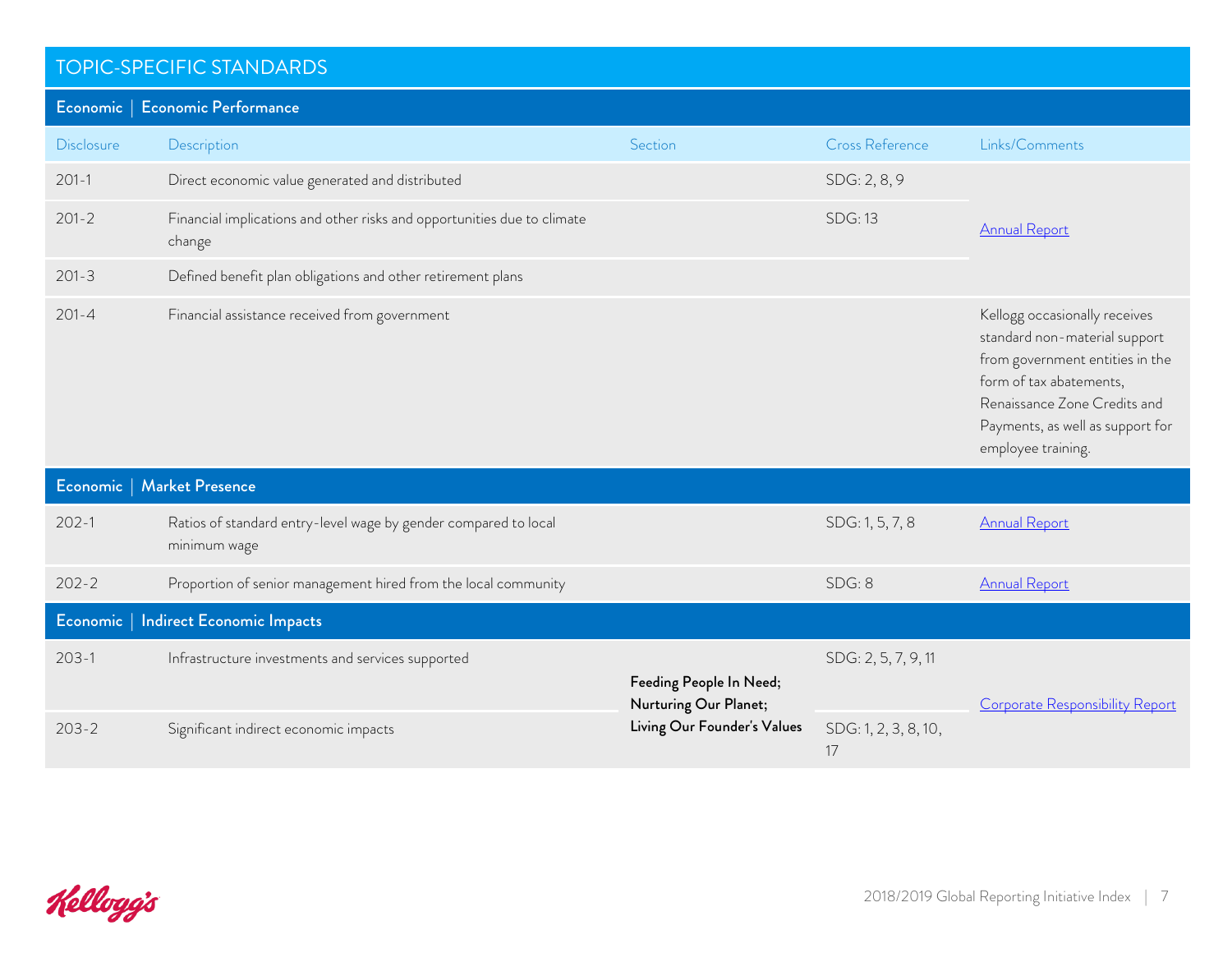#### TOPIC-SPECIFIC STANDARDS Economic | Procurement/Sourcing Practices Disclosure Description Section Cross Reference Links/Comments 204-1 Proportion of spending on local suppliers **Proportion States Nurturing Our Planet**, Living Our Founder's Values SDG: 12 Kellogg sources the majority of our grains from the country in which foods are made. Some ingredients, such as cocoa and quinoa, cannot be grown and purchased near significant operations. [Responsible Sourcing](http://crreport.kelloggcompany.com/responsible-sourcing-ingredients)  [Milestones](http://crreport.kelloggcompany.com/responsible-sourcing-ingredients) Economic | Anti-Corruption 205-1 Operations assessed for risks related to corruption Living Our Founder's Values SDG: 16 UNGC: 10 Select leaders and managers in 100 percent of our global operations participate in our annual Enterprise Risk Assessments that address fraud, anti-corruption compliance and management of third-party intermediaries. 205-2 Communication and training on anti-corruption policies and procedures SDG: 16 SDG: 16 Included in annual employee training 205-3 Confirmed incidents of corruption and actions taken SDG: 16 SDG: 16 Kellogg has a robust process in place to assess the risk of corruption and takes action when necessary. We received a concern raised by an employee and therefore removed a thirdparty intermediary because their values didn't align with ours.

Kelloggis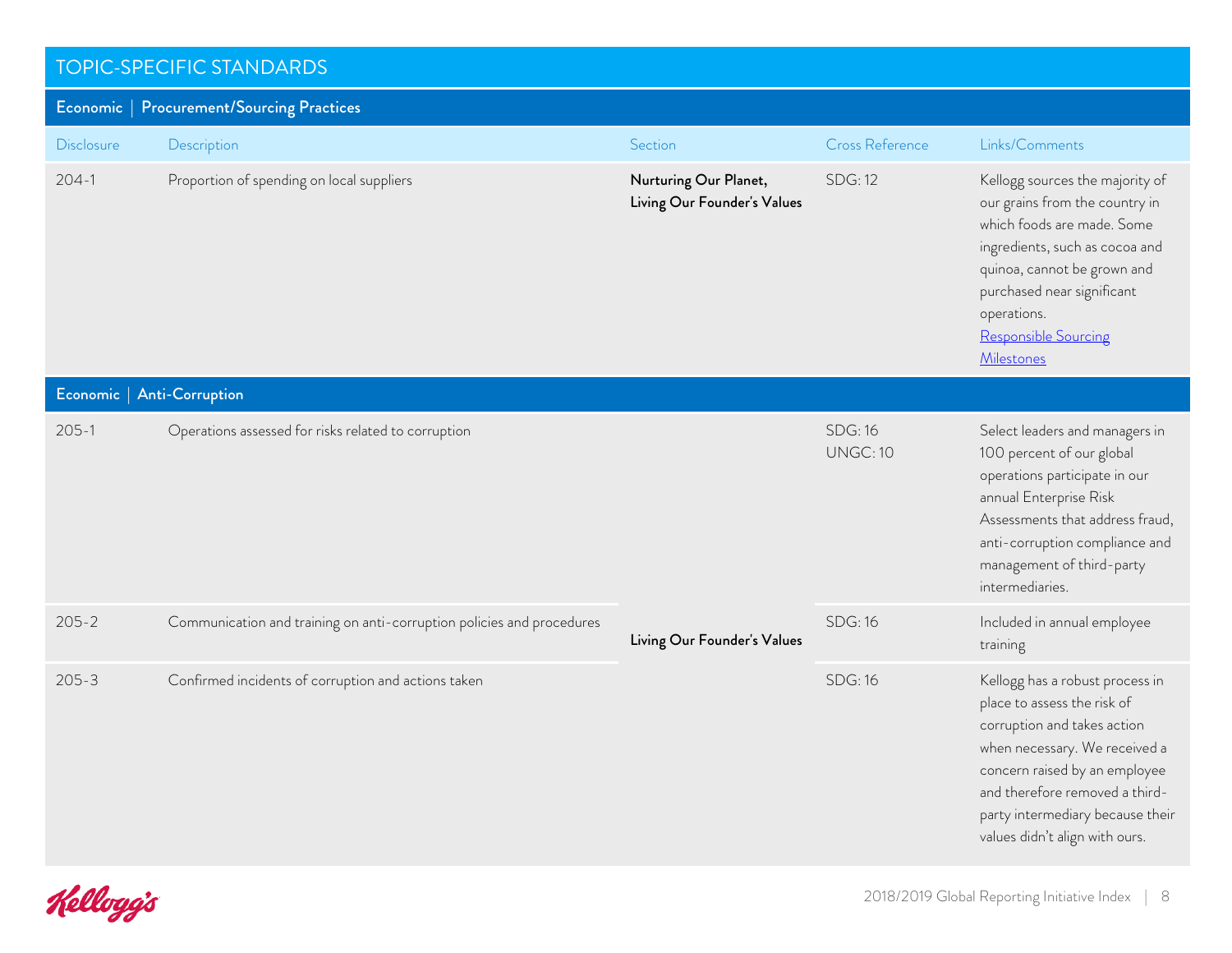| Economic   Anti-competitive Behavior |                                                                                    |                      |                                   |                                                                                                                                                                                                                                                                    |
|--------------------------------------|------------------------------------------------------------------------------------|----------------------|-----------------------------------|--------------------------------------------------------------------------------------------------------------------------------------------------------------------------------------------------------------------------------------------------------------------|
| <b>Disclosure</b>                    | Description                                                                        | Section              | <b>Cross Reference</b>            | Links/Comments                                                                                                                                                                                                                                                     |
| $206 - 1$                            | Legal actions for anti-competitive behavior, anti-trust, and monopoly<br>practices |                      | <b>SDG: 16</b>                    | Kellogg has a robust process in<br>place to assess the risk of anti-<br>competitive behavior, anti-trust<br>and monopoly practices and<br>takes action when necessary. No<br>actions were required in the last<br>year.                                            |
| Environmental   Materials            |                                                                                    |                      |                                   |                                                                                                                                                                                                                                                                    |
| $301 - 2$                            | Recycled input materials used                                                      | Nurturing Our Planet | SDG: 8,12<br><b>UNGC: 7, 8, 9</b> | 97 percent of timber-based<br>packaging is from recycled or<br>certified virgin sustainable<br>sources (FSC, PEFC, SFI). 65<br>percent of global timber-based<br>packaging comes from recycled<br>content. This number does not<br>include information from Egypt. |
| Environmental   Energy               |                                                                                    |                      |                                   |                                                                                                                                                                                                                                                                    |
| $302 - 1$                            | Energy consumption within the organization                                         |                      | SDG: 7, 8, 12, 13                 | 2017 data reported to CDP;<br>Corporate Responsibility Report                                                                                                                                                                                                      |
| $302 - 3$                            | Energy intensity                                                                   | Nurturing Our Planet | <b>UNDG: 7, 8, 9</b>              |                                                                                                                                                                                                                                                                    |
| $302 - 4$                            | Reduction of energy consumption                                                    |                      |                                   | Corporate Responsibility Report                                                                                                                                                                                                                                    |

Kelloggis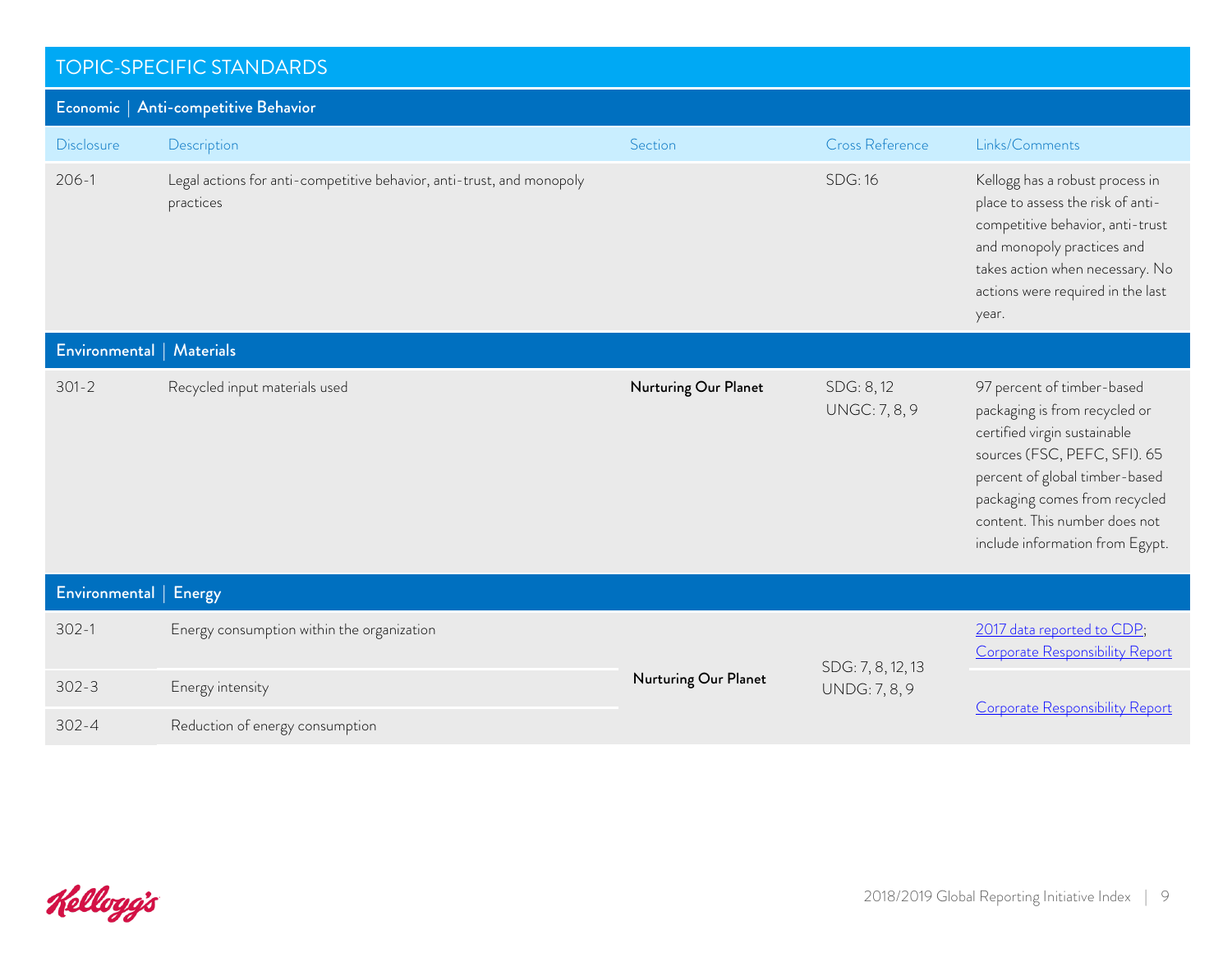| Environmental   Water     |                                                                                                                                                                                                                                                                                                                                                                                                                                                                                                                              |                      |                                                |                                                               |
|---------------------------|------------------------------------------------------------------------------------------------------------------------------------------------------------------------------------------------------------------------------------------------------------------------------------------------------------------------------------------------------------------------------------------------------------------------------------------------------------------------------------------------------------------------------|----------------------|------------------------------------------------|---------------------------------------------------------------|
| <b>Disclosure</b>         | Description                                                                                                                                                                                                                                                                                                                                                                                                                                                                                                                  | Section              | <b>Cross Reference</b>                         | Links/Comments                                                |
| $303 - 1$                 | Interactions with water as a shared resource:                                                                                                                                                                                                                                                                                                                                                                                                                                                                                | Nurturing Our Planet | SDG: 6                                         | 2017 data reported to CDP;<br>Water Risk Assessment           |
| $303 - 3$                 | Water withdrawal                                                                                                                                                                                                                                                                                                                                                                                                                                                                                                             |                      | <b>UNGC: 7, 8, 9</b>                           | Water Risk Assessment                                         |
| $303 - 5$                 | Water consumption<br>Note:<br>* Total water use 2018 from manufacturing: 11,711.7 megaliters (Groundwater:<br>1,954.81 megaliters, Municipal Supplier: 9,756.92 megaliters, Trucked water:<br>0.52 megaliters)<br>* Total water use in 2018 from high water risk manufacturing locations: 6,074<br>megaliters (Groundwater: 730.23 megaliters, Municipal Supplier: 5,343.44<br>megaliters, Trucked water: 0.38 megaliters).                                                                                                  |                      | SDG: 6<br><b>UNGC: 6, 9</b>                    | See Comments in Note under<br>Description.                    |
| Environmental             | <b>Biodiversity</b>                                                                                                                                                                                                                                                                                                                                                                                                                                                                                                          |                      |                                                |                                                               |
| $304-1$                   | Operational sites owned, leased, managed in or adjacent to protected                                                                                                                                                                                                                                                                                                                                                                                                                                                         |                      |                                                | None                                                          |
|                           | areas and areas of high biodiversity outside protected areas                                                                                                                                                                                                                                                                                                                                                                                                                                                                 |                      |                                                |                                                               |
| $304 - 2$                 | Significant impacts of activities, products, and services on biodiversity                                                                                                                                                                                                                                                                                                                                                                                                                                                    |                      | SDG: 6, 14, 15<br><b>UNGC: 7, 8, 9</b>         |                                                               |
| $304 - 3$                 | Habitats protected or restored                                                                                                                                                                                                                                                                                                                                                                                                                                                                                               | Nurturing Our Planet |                                                | Responsible Sourcing Milestones                               |
| Environmental   Emissions |                                                                                                                                                                                                                                                                                                                                                                                                                                                                                                                              |                      |                                                |                                                               |
| $305-1$<br>$305 - 2$      | Direct (Scope 1) GHG emissions<br>Kellogg Note: As noted in Section 8 of the CDP Climate Change<br>Information Request, we report combined Scope 1 (including emissions<br>from the combustion of biomass and biogas) and Scope 2 emissions from<br>global manufacturing operations and global company-wide operations in<br>this Corporate Responsibility Report. Specifically, these combined Scope 1<br>and 2 emissions include the data reported in CDP CC8.2, 8.3a, and 8.9.<br>Energy indirect (Scope 2) GHG emissions | Nurturing Our Planet | SDG: 3, 12, 13, 14, 15<br><b>UNGC: 7, 8, 9</b> | 2017 data reported to CDP;<br>Corporate Responsibility Report |

Kelloggs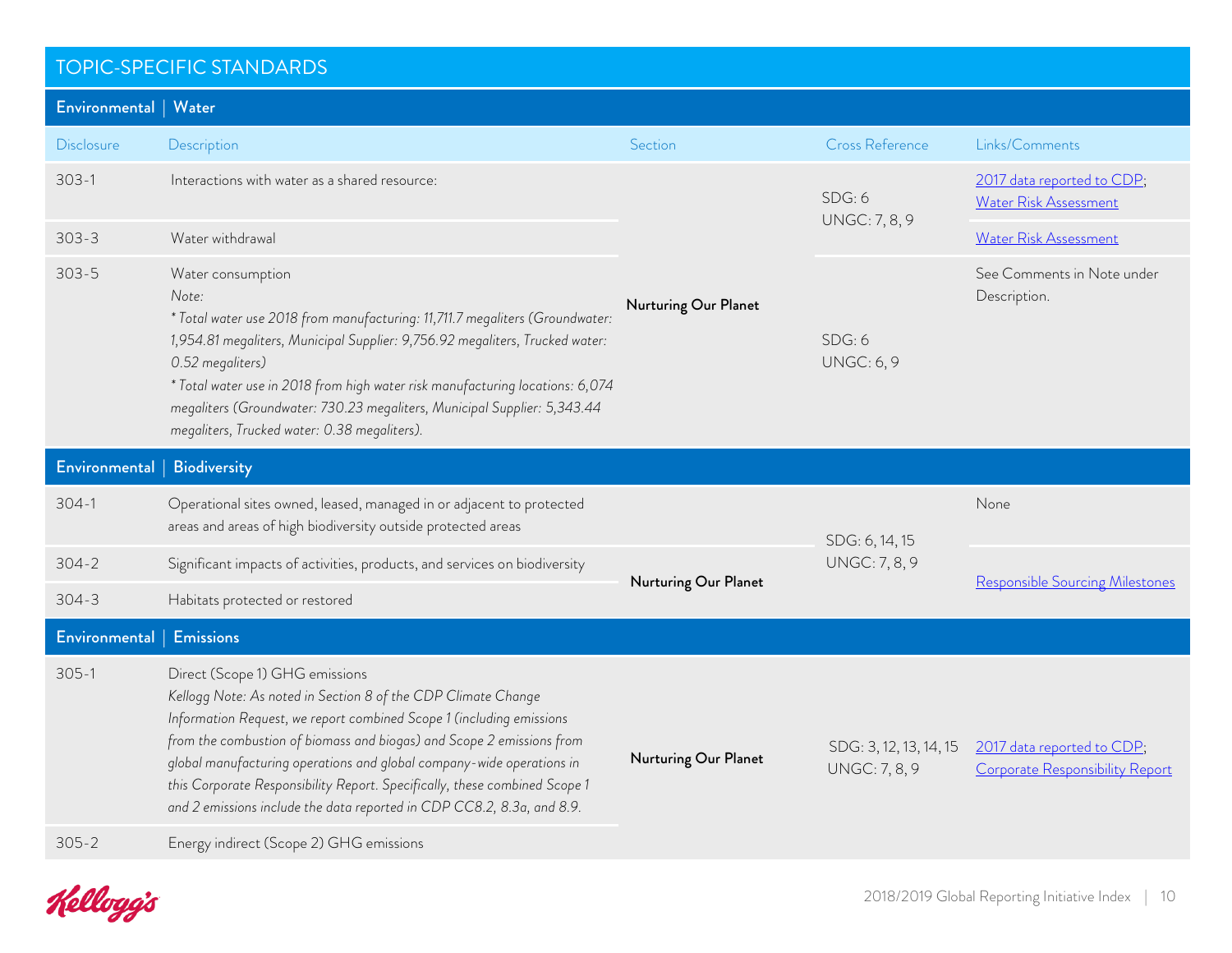| <b>TOPIC-SPECIFIC STANDARDS</b> |                                                        |                      |                                                   |                                                               |
|---------------------------------|--------------------------------------------------------|----------------------|---------------------------------------------------|---------------------------------------------------------------|
|                                 | Environmental   Emissions (continued)                  |                      |                                                   |                                                               |
| Disclosure                      | Description                                            | Section              | <b>Cross Reference</b>                            | Links/Comments                                                |
| $305 - 3$                       | Other indirect (Scope 3) GHG emissions                 | Nurturing Our Planet |                                                   | 2017 data reported to CDP;<br>Corporate Responsibility Report |
| $305 - 4$                       | GHG emissions intensity                                |                      | SDG: 3, 12, 13, 14, 15                            |                                                               |
| $305 - 5$                       | Reduction of GHG emissions                             |                      | <b>UNGC: 7, 8, 9</b>                              | Corporate Responsibility Report                               |
| $305 - 6$                       | Emissions of ozone-depleting substances (ODS)          |                      |                                                   | <b>Global Sustainability</b><br>Commitments                   |
| Environmental                   | <b>Effluents and Waste</b>                             |                      |                                                   |                                                               |
| $306-1$                         | Water discharge by quality and destination             |                      | SDG: 3, 6, 12, 13, 14, 15<br><b>UNGC: 7, 8, 9</b> | 2017 data reported to CDP;<br>2018 data not yet available     |
| $306 - 2$                       | Waste by type and disposal method                      |                      | SDG: 3, 6, 12, 13, 14, 15<br><b>UNGC: 7, 8, 9</b> | Food Loss and Waste<br>Methodology                            |
| $306 - 3$                       | Significant spills                                     | Nurturing Our Planet | SDG: 3, 6, 12, 13, 14, 15<br><b>UNGC: 7, 8, 9</b> | None                                                          |
| $306 - 4$                       | Transportation of hazardous waste                      |                      | SDG: 3, 12, 13, 14, 15<br><b>UNGC: 7, 8, 9</b>    | None                                                          |
| $306 - 5$                       | Water bodies affected by water discharge and/or runoff |                      | SDG: 6, 12, 13, 14, 15<br><b>UNGC: 7, 8, 9</b>    | None                                                          |
| Environmental   Compliance      |                                                        |                      |                                                   |                                                               |
| $307-1$                         | Non-compliance with environmental laws and regulations |                      | SDG: 12, 13, 14, 15, 16<br><b>UNGC: 7, 8, 9</b>   | None                                                          |

Kelloggis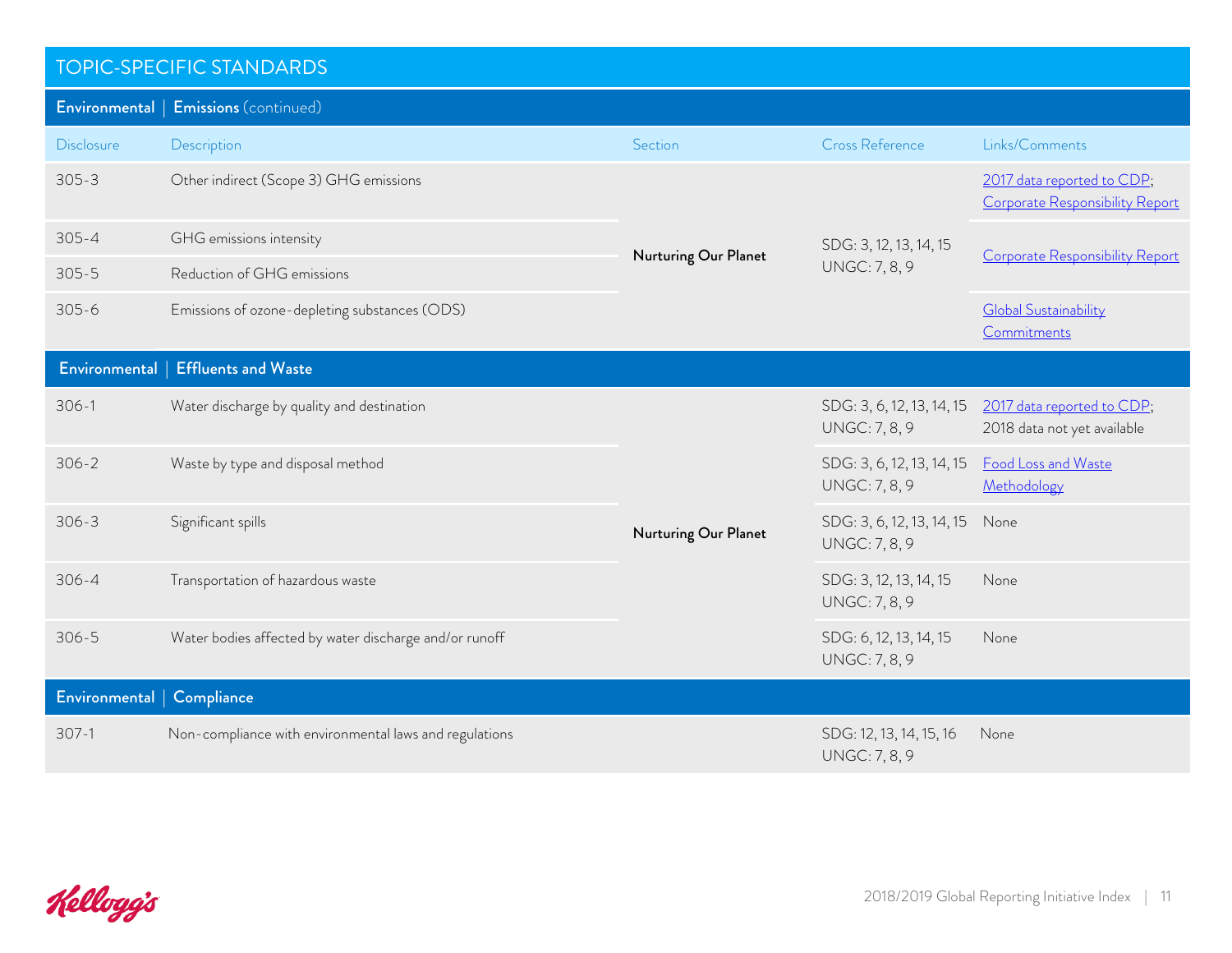|                                 | Environmental   Supplier Environmental Assessment                                                     |                             |                                        |                                                                                                                                                                                                         |
|---------------------------------|-------------------------------------------------------------------------------------------------------|-----------------------------|----------------------------------------|---------------------------------------------------------------------------------------------------------------------------------------------------------------------------------------------------------|
| <b>Disclosure</b>               | Description                                                                                           | Section                     | Cross Reference                        | Links/Comments                                                                                                                                                                                          |
| $308 - 1$                       | New suppliers that were screened using environmental criteria                                         | Living Our Founder's Values | <b>SDG: 13</b><br><b>UNGC: 7, 8, 9</b> | 100 percent                                                                                                                                                                                             |
| $308 - 2$                       | Negative environmental impacts in the supply chain and actions taken                                  |                             |                                        | <b>Global Palm Milestones</b><br>Responsible Sourcing<br><b>Milestones</b>                                                                                                                              |
| <b>Employment</b><br>Social $ $ |                                                                                                       |                             |                                        |                                                                                                                                                                                                         |
| $401 - 1$                       | New employee hires and employee turnover                                                              |                             | SDG: 5, 8<br>UNGC: 6                   |                                                                                                                                                                                                         |
| $401 - 2$                       | Benefits provided to full-time employees that are not provided to<br>temporary or part-time employees |                             | UNGC: 6                                | Kellogg does not currently<br>collect this information globally.                                                                                                                                        |
| $401 - 3$                       | Parental leave                                                                                        |                             | SDG: 5, 8<br>UNGC: 6                   |                                                                                                                                                                                                         |
| Social $ $                      | Labor/Management Relations                                                                            |                             |                                        |                                                                                                                                                                                                         |
| $402 - 1$                       | Minimum notice periods regarding operational changes                                                  |                             | SDG: 8<br><b>UNGC: 3, 6</b>            | Notice periods vary by contract<br>and/or local regulation. We<br>always comply with local<br>regulations and have had no<br>actions brought against the<br>company for violation of notice<br>periods. |

Kelloggis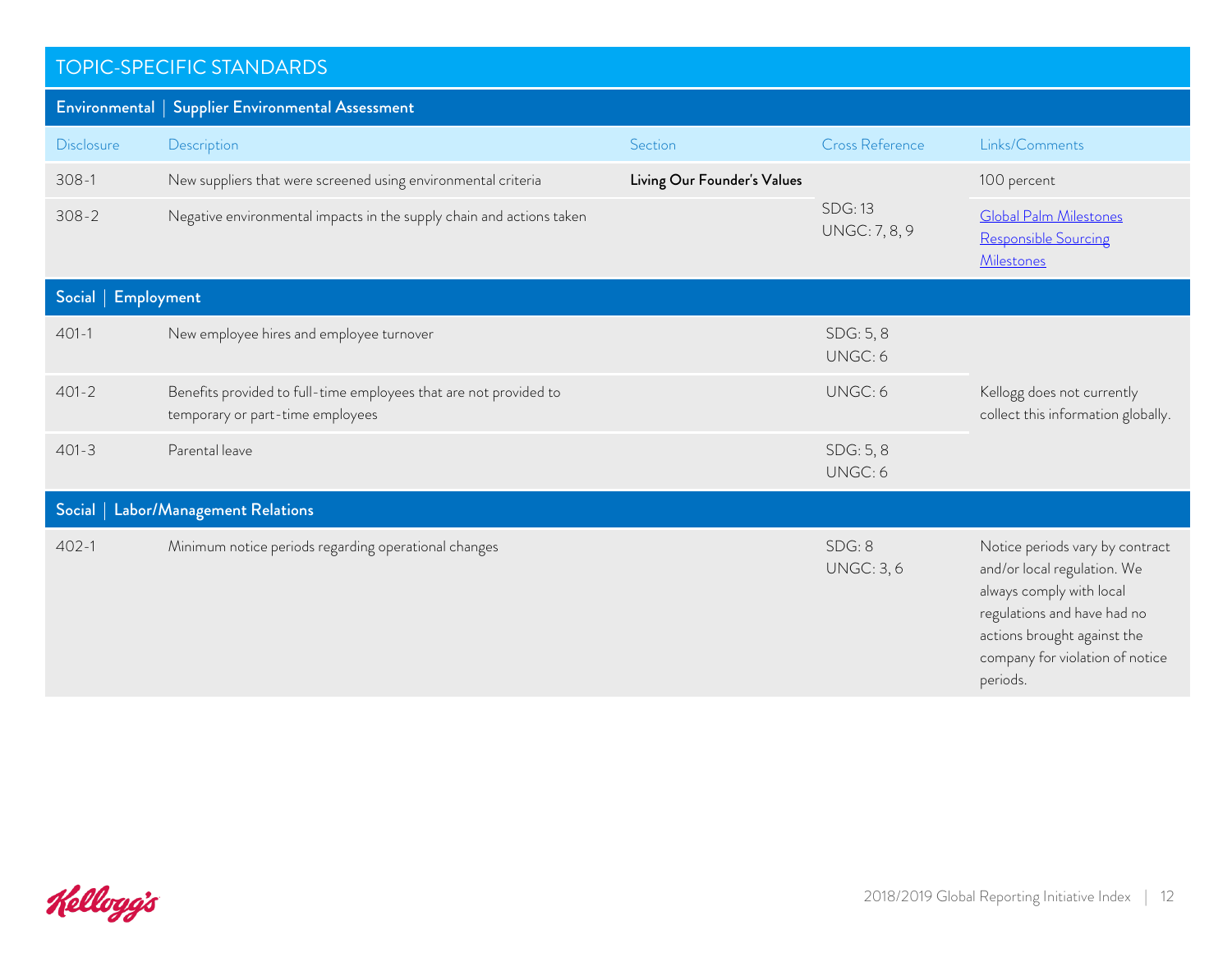| Social   Occupational Health and Safety |                                                                                                                                                                                                                                                                                                                                                                                                                                                                                                                                                                                                                                                                                                                                |                             |                        |                                            |
|-----------------------------------------|--------------------------------------------------------------------------------------------------------------------------------------------------------------------------------------------------------------------------------------------------------------------------------------------------------------------------------------------------------------------------------------------------------------------------------------------------------------------------------------------------------------------------------------------------------------------------------------------------------------------------------------------------------------------------------------------------------------------------------|-----------------------------|------------------------|--------------------------------------------|
| <b>Disclosure</b>                       | Description                                                                                                                                                                                                                                                                                                                                                                                                                                                                                                                                                                                                                                                                                                                    | Section                     | <b>Cross Reference</b> | Links/Comments                             |
| $403 - 1$                               | Occupational Health and safety management system<br>Note: Kellogg has a comprehensive occupational health and safety<br>management system that was implemented to ensure compliance against<br>approximately 60 global standards that we deem essential in the workplace.<br>The standards are applicable to all workers, workplaces and activities. We also<br>have a global employee health and safety statement signed by our CEO.                                                                                                                                                                                                                                                                                          | Living Our Founder's Values | SDG: 3, 8              | See Comments in Note under<br>Description. |
| $403 - 2$                               | Hazard identification, risk assessment and incident investigation<br>Note: We have a comprehensive hazard identification, assessment and<br>incident investigation process and system. Our hazard identification process<br>is referred to as Safety 7 and our risk assessment processes are embedded<br>into our management systems, processes and tools. All of these processes are<br>designed to access risk on routine and non-routine tasks. All of the hazard<br>identification, risk assessment and incident investigations are part of our<br>Kellogg Work System Phase 0 and are minimum requirements for our<br>facilities globally. We have specific management system standards around<br>each of these elements. |                             | SDG: 3, 8<br>UNGC: 6   | See Comments in Note under<br>Description. |
| $403 - 3$                               | Occupational health services<br>Note: We have comprehensive occupational health elements as part of our<br>overall Employee Health and Safety Management System that has a fully<br>defined process, system and specific tools to support the execution of this<br>work globally. Our health services are part of our comprehensive<br>management system and are auditing every two years.                                                                                                                                                                                                                                                                                                                                     |                             | SDG: 3, 8<br>UNGC: 3   | See Comments in Note under<br>Description. |

Kelloggis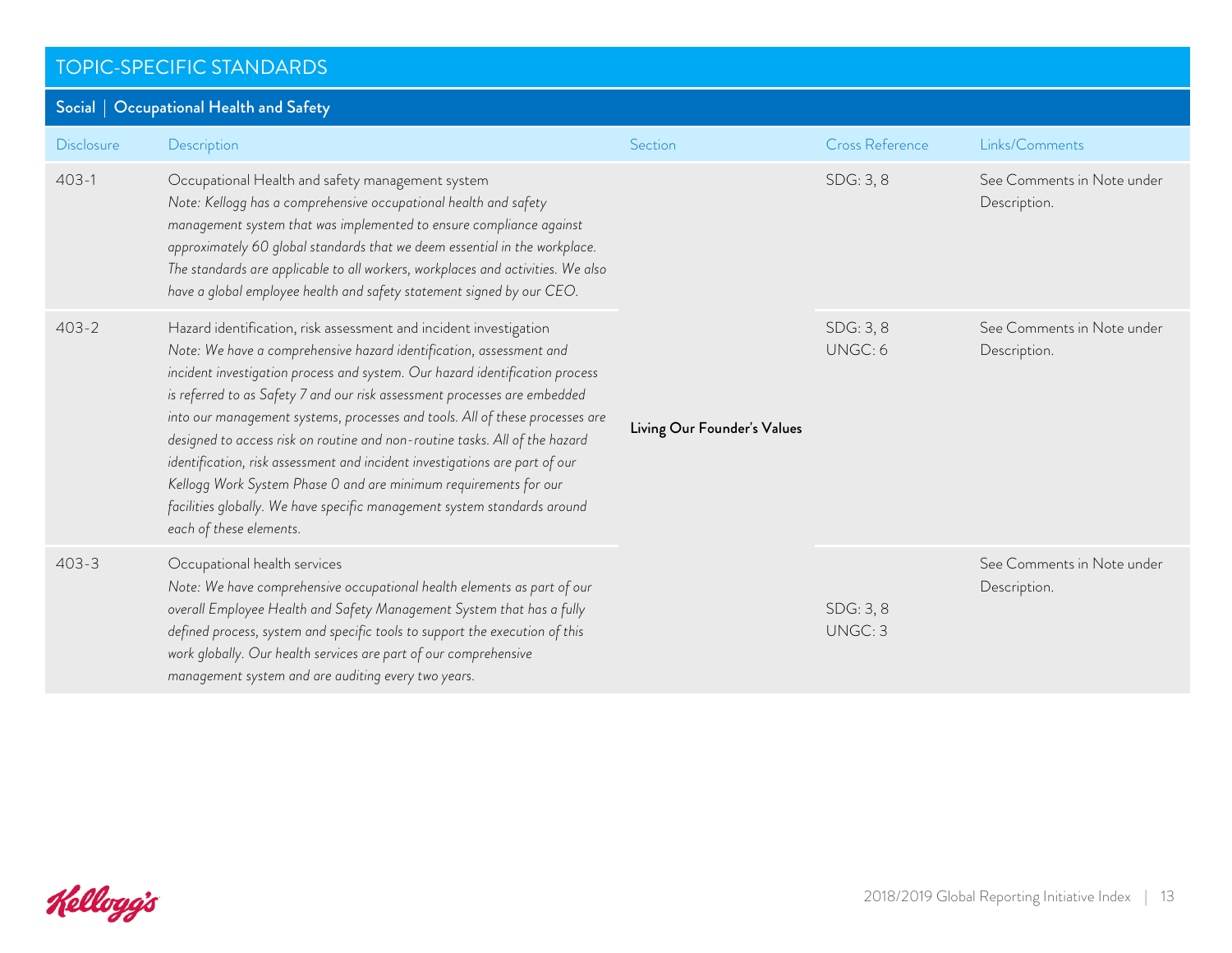| Social   Occupational Health and Safety (continued) |                                                                                                                                                                                                                                                                                                                                                                                                                                                                                                                                                                                                                                                                                                                                                                                                                                                                                                                                                                                        |                             |                        |                                                                                                             |
|-----------------------------------------------------|----------------------------------------------------------------------------------------------------------------------------------------------------------------------------------------------------------------------------------------------------------------------------------------------------------------------------------------------------------------------------------------------------------------------------------------------------------------------------------------------------------------------------------------------------------------------------------------------------------------------------------------------------------------------------------------------------------------------------------------------------------------------------------------------------------------------------------------------------------------------------------------------------------------------------------------------------------------------------------------|-----------------------------|------------------------|-------------------------------------------------------------------------------------------------------------|
| <b>Disclosure</b>                                   | Description                                                                                                                                                                                                                                                                                                                                                                                                                                                                                                                                                                                                                                                                                                                                                                                                                                                                                                                                                                            | Section                     | <b>Cross Reference</b> | Links/Comments                                                                                              |
| $403 - 4$                                           | Worker participation, consultation and communication on occupational<br>health and safety<br>Note: The mission of Employee Health and Safety at Kellogg is to deliver<br>value through a culture that embraces the belief that all injuries are<br>preventable, while minimizing our impact on the planet and communities<br>where we live, work and source. Creating a strong safety culture and<br>capabilities within every individual at Kellogg is one of our K Values. All Plant<br>Leadership Team members actively coach teams in EHS principles. Everyone<br>is engaged and accountable to eliminate losses. Employees establish and<br>execute standard work to restore and maintain conditions; and we do not<br>tolerate unsafe behavior, conditions and actions that harm people or the<br>environment. Employees are continuously improving their skills to sustain the<br>health of our systems and the safety absolutes that drive accountability to<br>our standards. | Living Our Founder's Values | SDG: 3, 8<br>UNGC: 3   | See Comments in Note under<br>Description.                                                                  |
| $403 - 5$                                           | Worker training on occupational health and safety<br>Note: Our Kellogg Work System (KWS) is built on the belief of building<br>capabilities in team members. We leverage a skills matrix to capture the<br>required skills and level of competency required for roles as part of the KWS<br>journey. We also meet or exceed all regulatory training requirements.                                                                                                                                                                                                                                                                                                                                                                                                                                                                                                                                                                                                                      |                             |                        | See Comments in Note under<br>Description.                                                                  |
| $403 - 6$                                           | Promotion of worker health                                                                                                                                                                                                                                                                                                                                                                                                                                                                                                                                                                                                                                                                                                                                                                                                                                                                                                                                                             |                             |                        | We follow all reporting<br>requirements for worker health<br>globally.                                      |
| $403 - 7$                                           | Prevention and mitigation of occupational health and safety impact<br>directly linked by business relationships                                                                                                                                                                                                                                                                                                                                                                                                                                                                                                                                                                                                                                                                                                                                                                                                                                                                        |                             |                        | We conduct thorough industrial<br>hygiene testing to proactively<br>mitigate any potential health<br>risks. |
| $403 - 8$                                           | Workers covered by an occupational health and safety management<br>system                                                                                                                                                                                                                                                                                                                                                                                                                                                                                                                                                                                                                                                                                                                                                                                                                                                                                                              |                             |                        | All workers are covered by our<br>Global Employee Health &<br>Safety Management System.                     |

Kelloggis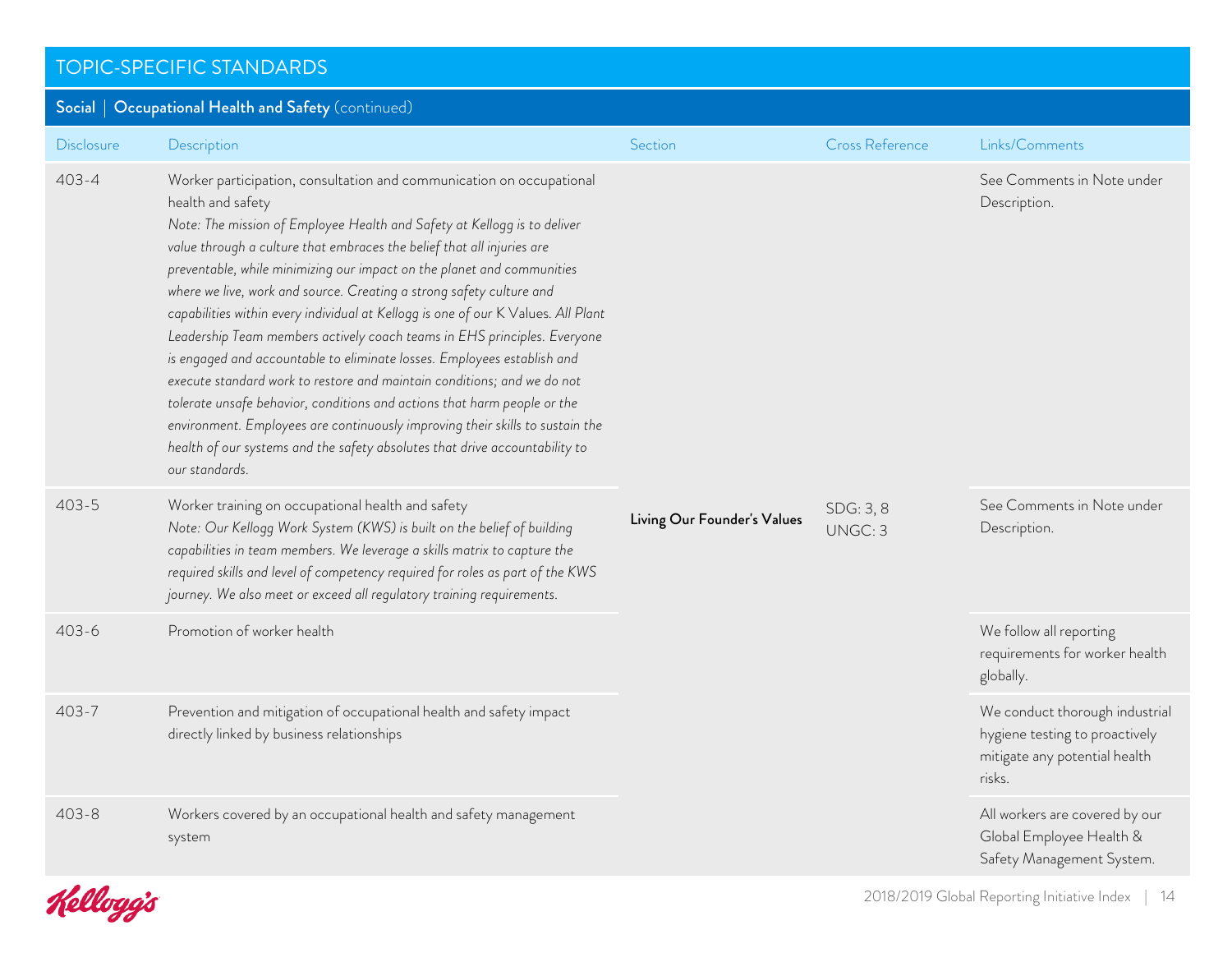| <b>TOPIC-SPECIFIC STANDARDS</b>                     |                                                                                                                                                                                                                                                                                                                                                                                                                     |                             |                          |                                                                            |  |
|-----------------------------------------------------|---------------------------------------------------------------------------------------------------------------------------------------------------------------------------------------------------------------------------------------------------------------------------------------------------------------------------------------------------------------------------------------------------------------------|-----------------------------|--------------------------|----------------------------------------------------------------------------|--|
| Social   Occupational Health and Safety (continued) |                                                                                                                                                                                                                                                                                                                                                                                                                     |                             |                          |                                                                            |  |
| Disclosure                                          | Description                                                                                                                                                                                                                                                                                                                                                                                                         | Section                     | <b>Cross Reference</b>   | Links/Comments                                                             |  |
| $403 - 9$                                           | Work-related injuries                                                                                                                                                                                                                                                                                                                                                                                               |                             | SDG: 3, 8<br>UNGC: 3     |                                                                            |  |
| $403 - 10$                                          | Work-related ill health                                                                                                                                                                                                                                                                                                                                                                                             | Living Our Founder's Values |                          | <b>Corporate Responsibility Report</b>                                     |  |
| Social                                              | <b>Training and Education</b>                                                                                                                                                                                                                                                                                                                                                                                       |                             |                          |                                                                            |  |
| $404 - 1$                                           | Average hours of training per year per employee<br>Note: 19,609 (16,562 salaried and 3,047 hourly) employees completed<br>Ethics and Compliance training. Employees have completed more than<br>6,400 courses on the LinkedIn Learning platform. In addition to LinkedIn<br>Learning courses, each employee spent on average 4.5 hours in formal<br>learning activities, as tracked by the Kellogg Learning Center. | Living Our Founder's Values | SDG: 5, 8<br>UNGC: 6     | See Comments in Note under<br>Description.                                 |  |
| $404 - 2$                                           | Programs for upgrading employee skills and transition assistance<br>programs                                                                                                                                                                                                                                                                                                                                        |                             |                          | Corporate Responsibility Report                                            |  |
| $404 - 3$                                           | Percentage of employees receiving regular performance and career<br>development reviews                                                                                                                                                                                                                                                                                                                             |                             |                          |                                                                            |  |
| Social                                              | <b>Diversity and Equal Opportunity</b>                                                                                                                                                                                                                                                                                                                                                                              |                             |                          |                                                                            |  |
| $405 - 1$                                           | Diversity of governance bodies and employees                                                                                                                                                                                                                                                                                                                                                                        | Living Our Founder's Values | SDG: 5<br>UNGC: 6        | <b>Features Diversity &amp; Inclusion</b><br><b>Annual Report</b><br>Proxy |  |
| $405 - 2$                                           | Ratio of basic salary and remuneration of women to men<br>Note: At Kellogg, we are committed to accelerating gender equality to<br>increase female representation across all areas of the business.<br>Kellogg has adopted the seven Women's Empowerment Principles, which<br>emphasize corporate action to promote gender equity and women's<br>empowerment.                                                       |                             | SDG: 5, 8, 10<br>UNGC: 6 | See Comments in Note under<br>Description.                                 |  |

Kelloggis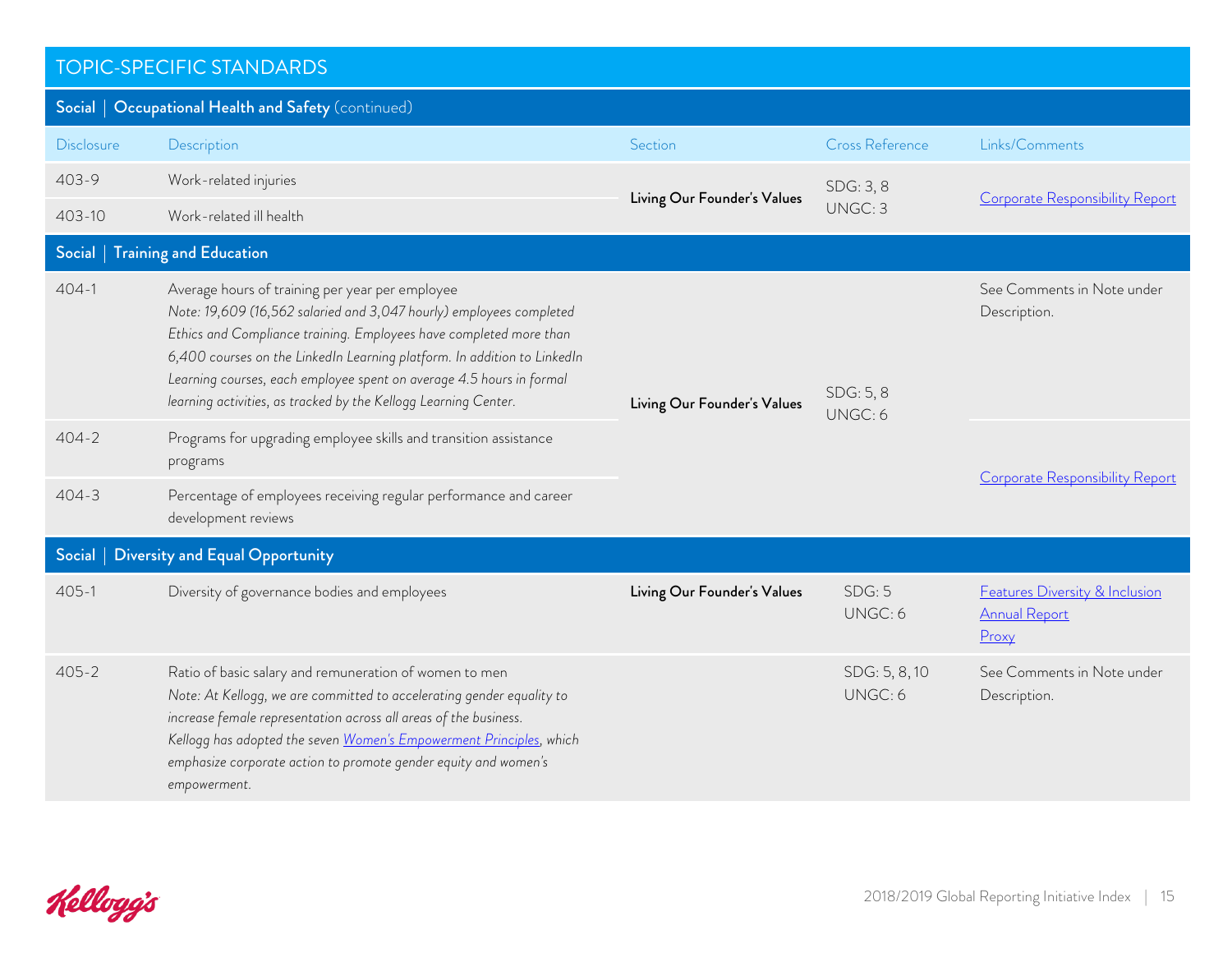| Social   Non-discrimination  |                                                                                                                   |                             |                                     |                                                                                                                                                                                                             |
|------------------------------|-------------------------------------------------------------------------------------------------------------------|-----------------------------|-------------------------------------|-------------------------------------------------------------------------------------------------------------------------------------------------------------------------------------------------------------|
| <b>Disclosure</b>            | Description                                                                                                       | Section                     | <b>Cross Reference</b>              | Links/Comments                                                                                                                                                                                              |
| $406 - 1$                    | Incidents of discrimination and corrective actions taken                                                          |                             | SDG: 5, 8, 16<br><b>UNGC: 1, 6</b>  | We take internal concerns<br>seriously. Our internal standards<br>are higher than legal<br>expectations and we take<br>appropriate corrective action<br>when we believe our policies<br>have been violated. |
| Social                       | Freedom of Association and Collective Bargaining                                                                  |                             |                                     |                                                                                                                                                                                                             |
| $407 - 1$                    | Operations and suppliers in which the right to freedom of association and<br>collective bargaining may be at risk | Living Our Founder's Values | SDG: 8<br><b>UNGC: 1, 2, 3</b>      | Global Supplier Code of<br>Conduct                                                                                                                                                                          |
| <b>Child Labor</b><br>Social |                                                                                                                   |                             |                                     |                                                                                                                                                                                                             |
| $408 - 1$                    | Operations and suppliers at significant risk for incidents of child labor                                         | Living Our Founder's Values | SDG: 3,4<br><b>UNGC: 1, 2, 5</b>    | <b>Global Supplier Code of</b><br>Conduct                                                                                                                                                                   |
| Social                       | <b>Forced or Compulsory Labor</b>                                                                                 |                             |                                     |                                                                                                                                                                                                             |
| $409 - 1$                    | Operations and suppliers at significant risk for incidents of forced or<br>compulsory labor                       | Living Our Founder's Values | SDG: 8<br><b>UNGC: 1, 2, 4</b>      | Global Supplier Code of<br>Conduct                                                                                                                                                                          |
| Social                       | <b>Security Practices</b>                                                                                         |                             |                                     |                                                                                                                                                                                                             |
| $410 - 1$                    | Security personnel trained in human rights policies or procedures                                                 |                             | <b>SDG: 16</b><br><b>UNGC: 1, 2</b> | 100 percent of the global<br>security team have been trained.                                                                                                                                               |
| Social                       | <b>Indigenous Rights</b>                                                                                          |                             |                                     |                                                                                                                                                                                                             |
| $411 - 1$                    | Incidents of violations involving rights of indigenous peoples                                                    |                             | SDG: 2<br><b>UNGC: 1, 2</b>         | None; Global Palm Milestones                                                                                                                                                                                |

Kelloggis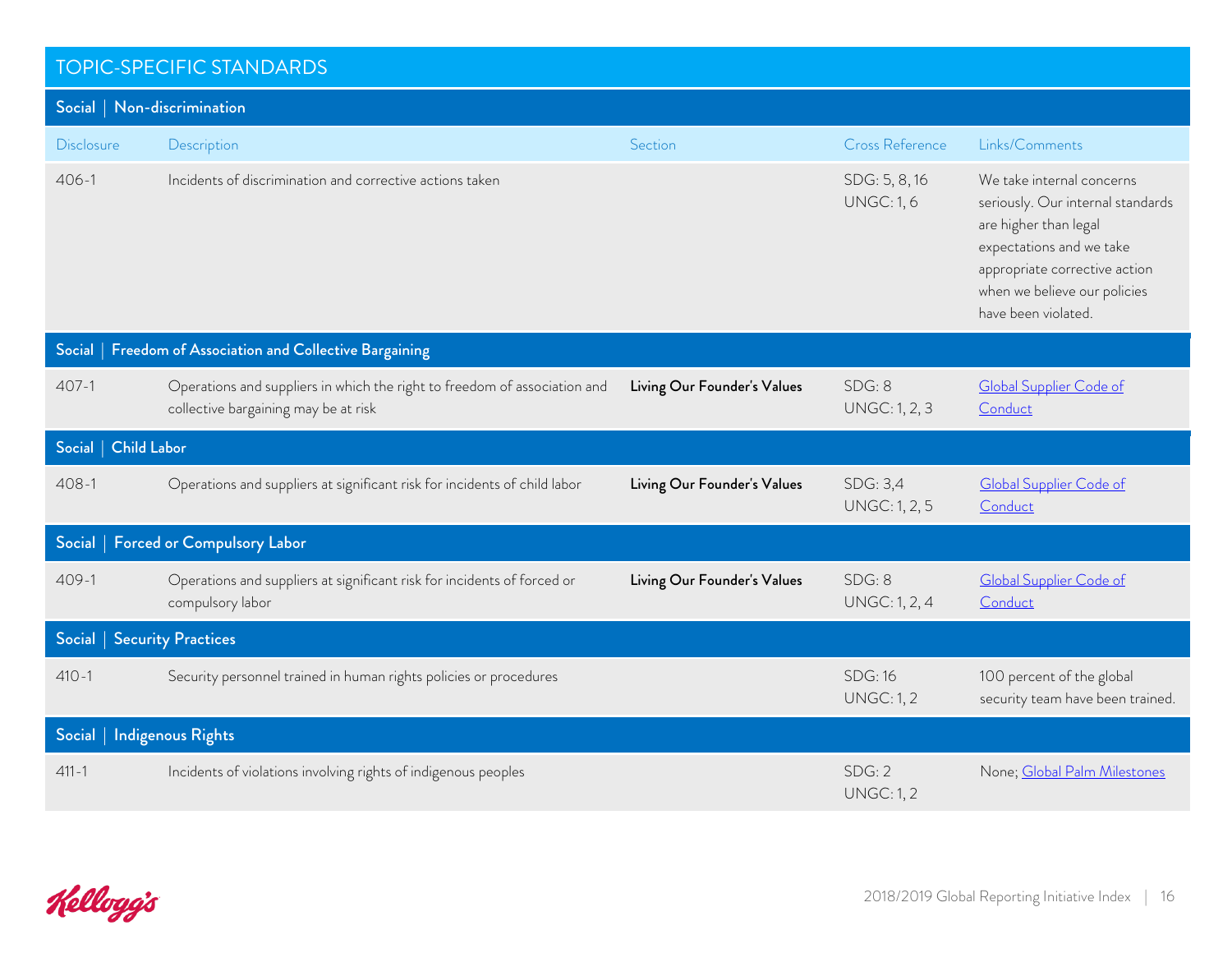| Social   Human Rights Assessment                 |                                                                                                                                                                                                                                                                                                                                                                                                                                                                    |                                                                                 |                                           |                                                                                                                 |
|--------------------------------------------------|--------------------------------------------------------------------------------------------------------------------------------------------------------------------------------------------------------------------------------------------------------------------------------------------------------------------------------------------------------------------------------------------------------------------------------------------------------------------|---------------------------------------------------------------------------------|-------------------------------------------|-----------------------------------------------------------------------------------------------------------------|
| <b>Disclosure</b>                                | Description                                                                                                                                                                                                                                                                                                                                                                                                                                                        | Section                                                                         | <b>Cross Reference</b>                    | Links/Comments                                                                                                  |
| $412 - 1$                                        | Operations that have been subject to human rights reviews or impact<br>assessments<br>Note: Some Kellogg operations had human rights performance assessments<br>completed by customers in 2018 with no findings. We continue to strengthen<br>our engagement on and support of human rights with our supplier partners<br>and their supply chains. The consequences of violating or failing to meet our<br>standards will result in removal from our supply chain. | Living Our Founder's Values                                                     | SDG: 1, 3, 5, 11, 12<br><b>UNGC: 1, 2</b> | See Comments in Note under<br>Description.<br>Corporate Human Rights<br>Benchmark<br>Know the Chain             |
| $412 - 2$                                        | Employee training on human rights policies or procedures                                                                                                                                                                                                                                                                                                                                                                                                           |                                                                                 |                                           | Included in global Employee<br>Code of Ethics training.                                                         |
| $412 - 3$                                        | Significant investment agreements and contracts that include human<br>rights clauses or that underwent human rights screening                                                                                                                                                                                                                                                                                                                                      |                                                                                 |                                           | We conduct human rights<br>screenings in all emerging<br>markets where we have made<br>significant investments. |
| Social   Local Communities                       |                                                                                                                                                                                                                                                                                                                                                                                                                                                                    |                                                                                 |                                           |                                                                                                                 |
| $413 - 1$                                        | Operations with local community engagement, impact assessments and<br>development programs<br>Note: Kellogg supports the communities where it has operations, the farming<br>communities where our ingredients are grown, and farmers beyond our direct<br>supply chain.                                                                                                                                                                                           | Feeding People In Need;<br>Nurturing Our Planet; Living<br>Our Founder's Values | SDG: 1, 2<br><b>UNGC: 1, 2</b>            | See Comments in Note under<br>Description.                                                                      |
| $413 - 2$                                        | Operations with significant actual and potential negative impacts on local<br>communities                                                                                                                                                                                                                                                                                                                                                                          |                                                                                 | SDG: 1, 2<br><b>UNGC: 1, 2</b>            | None                                                                                                            |
| Social   Supplier Assessment for Labor Practices |                                                                                                                                                                                                                                                                                                                                                                                                                                                                    |                                                                                 |                                           |                                                                                                                 |
| $414 - 1$                                        | New suppliers that were screened using labor practices criteria                                                                                                                                                                                                                                                                                                                                                                                                    | Living Our Founder's Values                                                     | SDG: 1, 5, 8, 16<br><b>UNGC: 1, 2</b>     | Global Supplier Code of<br>Conduct<br>100 percent                                                               |
| $414 - 2$                                        | Negative social impacts in the supply chain and actions taken                                                                                                                                                                                                                                                                                                                                                                                                      |                                                                                 |                                           | <b>Global Palm Milestones</b>                                                                                   |

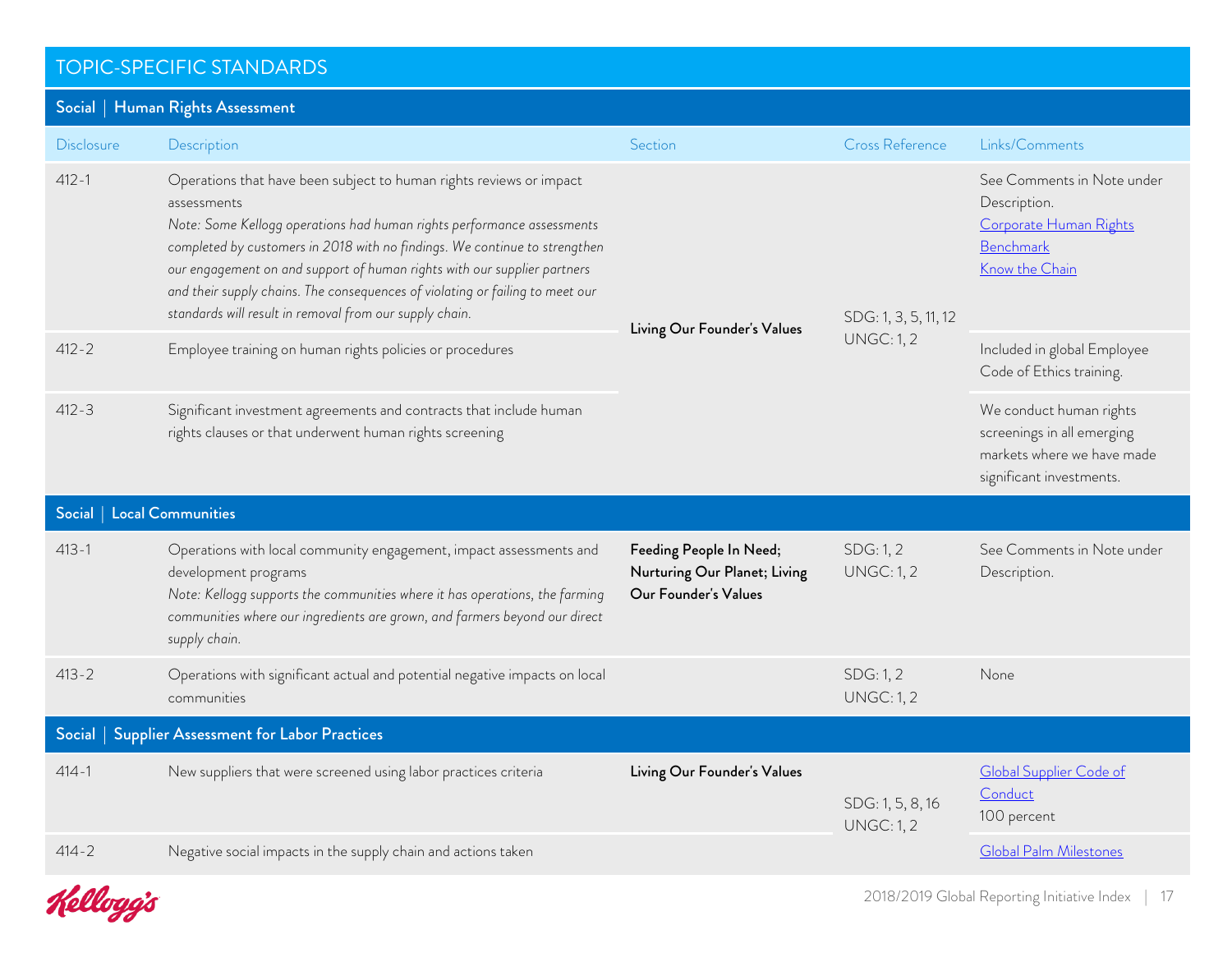| <b>TOPIC-SPECIFIC STANDARDS</b>              |                                                                                                                                                                                                                                                                                                                                                           |                             |                                   |                                                                    |  |
|----------------------------------------------|-----------------------------------------------------------------------------------------------------------------------------------------------------------------------------------------------------------------------------------------------------------------------------------------------------------------------------------------------------------|-----------------------------|-----------------------------------|--------------------------------------------------------------------|--|
| Social   Public Policy                       |                                                                                                                                                                                                                                                                                                                                                           |                             |                                   |                                                                    |  |
| Disclosure                                   | Description                                                                                                                                                                                                                                                                                                                                               | Section                     | <b>Cross Reference</b>            | Links/Comments                                                     |  |
| $415 - 1$                                    | Political contributions                                                                                                                                                                                                                                                                                                                                   |                             | <b>SDG: 16</b><br><b>UNGC: 10</b> | Corporate Political Expenditures<br>Political Contributions Policy |  |
| Social                                       | <b>Customer (Consumer) Health and Safety</b>                                                                                                                                                                                                                                                                                                              |                             |                                   |                                                                    |  |
| $416 - 1$                                    | Assessment of the health and safety impacts of product and service<br>categories                                                                                                                                                                                                                                                                          | Nourishing With Our Foods   | SDG: 3                            | <b>Nutrition Milestones</b><br><b>Access to Nutrition Index</b>    |  |
| $416 - 2$                                    | Incidents of non-compliance concerning the health and safety impacts<br>of products and services<br>Note: In June, Kellogg recalled packages of Kellogg's Honey Smacks®<br>cereal. After an internal investigation of a third-party manufacturer, we<br>moved production of the cereal to a Kellogg-owned facility.                                       |                             | SDG: 3                            | See Comments in Note under<br>Description.                         |  |
|                                              | Social   Marketing and Labeling                                                                                                                                                                                                                                                                                                                           |                             |                                   |                                                                    |  |
| $417 - 1$                                    | Requirements for product and service information and labeling                                                                                                                                                                                                                                                                                             |                             | SDG: 12, 16                       | Corporate Responsibility Report                                    |  |
| $417 - 2$                                    | Incidents of non-compliance concerning product and service<br>information and labeling                                                                                                                                                                                                                                                                    |                             |                                   | None                                                               |  |
| $417 - 3$                                    | Incidents of non-compliance concerning marketing communications<br>Note: Kellogg Canada was found to be in violation of the Quebec Consumer<br>Protection Act and paid a fine of \$9,389 for advertising to kids under the<br>age of 13 on the website www.ricekrispies.ca. We immediately changed our<br>website content to comply with the regulations. | Nourishing With Our Foods   | SDG: 3, 12                        | See Comments in Note under<br>Description.                         |  |
| <b>Customer (Consumer) Privacy</b><br>Social |                                                                                                                                                                                                                                                                                                                                                           |                             |                                   |                                                                    |  |
| $418 - 1$                                    | Substantiated complaints concerning breaches of customer (consumer)<br>privacy and losses of customer (consumer) data                                                                                                                                                                                                                                     | Living Our Founder's Values | <b>SDG: 16</b>                    | None                                                               |  |
|                                              | Social   Socioeconomic Compliance                                                                                                                                                                                                                                                                                                                         |                             |                                   |                                                                    |  |
| $419 - 1$                                    | Non-compliance with laws and regulations in social and economic area                                                                                                                                                                                                                                                                                      |                             | <b>SDG: 16</b>                    | None                                                               |  |
| Kelloggis                                    |                                                                                                                                                                                                                                                                                                                                                           |                             |                                   | 2018/2019 Global Reporting Initiative Index<br>18                  |  |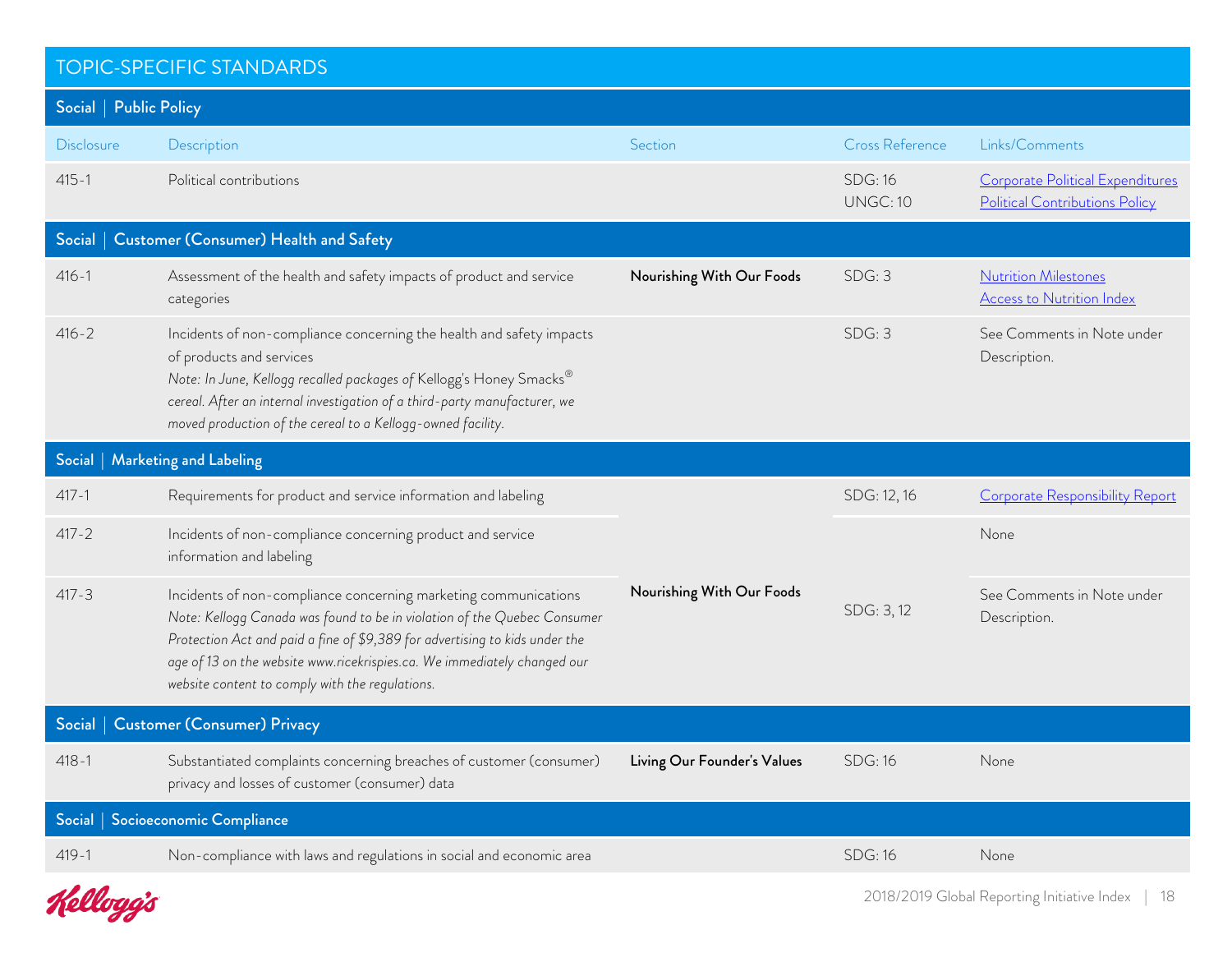# <span id="page-18-0"></span>FOOD PROCESSING SECTOR STANDARDS

| <b>Disclosure</b> | Description                                                                                                                                                                                                                                                                                                                                                                                                                                                                                                                                                                                                                           | Section                                                                                                          | Cross Reference    | Links/Comments                                                                                  |
|-------------------|---------------------------------------------------------------------------------------------------------------------------------------------------------------------------------------------------------------------------------------------------------------------------------------------------------------------------------------------------------------------------------------------------------------------------------------------------------------------------------------------------------------------------------------------------------------------------------------------------------------------------------------|------------------------------------------------------------------------------------------------------------------|--------------------|-------------------------------------------------------------------------------------------------|
| FP1               | Percentage of purchased volume from suppliers compliant with<br>company's sourcing policy                                                                                                                                                                                                                                                                                                                                                                                                                                                                                                                                             | Nourishing With Our Foods;<br>Living Our Founder's Values                                                        | <b>UNGC: 7, 8</b>  | 100 percent                                                                                     |
| FP <sub>2</sub>   | Percentage of purchased volume which is verified as being in accordance<br>with credible, internationally recognized responsible production<br>standards, broken down by standard<br>Note: We have environmental and social requirements for purchasing all our<br>major ingredients. For some, we source in accordance with internationally<br>recognized standards such as RSPO and Fair Trade. However, as a grain-<br>based company, those represent a very low percentage of our total volume of<br>ingredients purchased. We continue to work with our suppliers to responsible<br>source and sustainably grow our ingredients. | Nourishing With Our Foods,<br>Nurturing Our Planet, Living<br>Our Founder's Values                               | SDG: 2, 12, 14, 15 | See Comments in Note under<br>Description.<br>Responsible Sourcing<br>Milestones                |
| FP3               | Percentage of working time lost due to industrial disputes, strikes and/or<br>lock-outs, by country                                                                                                                                                                                                                                                                                                                                                                                                                                                                                                                                   |                                                                                                                  | SDG: 8             | We had a brief work stoppage at<br>our facility in Egypt that was<br>resolved after two weeks.  |
| FP4               | Nature, scope and effectiveness of any programs and practices (in-kind<br>contributions, volunteer initiatives, knowledge transfer, partnerships and<br>product development) that promote access to healthy lifestyles; the<br>prevention of chronic disease; access to healthy, nutritious and<br>affordable food; and improved welfare for communities in need.                                                                                                                                                                                                                                                                     | Nourishing With Our<br>Foods, Feeding People In<br>Need, Nurturing Our<br>Planet, Living Our<br>Founder's Values | SDG: 2, 3          | Corporate Responsibility Report                                                                 |
| FP <sub>5</sub>   | Percentage of production volume manufactured in sites certified by an<br>independent third-party according to internationally recognized food<br>safety management system standards                                                                                                                                                                                                                                                                                                                                                                                                                                                   | Living Our Founder's Values                                                                                      | SDG: 2             | 100 percent                                                                                     |
| FP <sub>6</sub>   | Percentage of total sales volume of consumer products, by product<br>category, that are lowered in saturated fat, trans fats, sodium and added<br>sugars                                                                                                                                                                                                                                                                                                                                                                                                                                                                              | Nourishing With Our Foods                                                                                        | SDG: 2             | Kellogg is currently gathering<br>this information and will update<br>this GRI Index once it is |
| FP7               | Percentage of total sales volume of consumer products, by product<br>category, that contain increased nutritious ingredients like fiber, vitamins,<br>minerals, phytochemicals or functional food additives                                                                                                                                                                                                                                                                                                                                                                                                                           |                                                                                                                  |                    | finalized.<br><b>Nutrition Milestones</b>                                                       |

Kelloggis